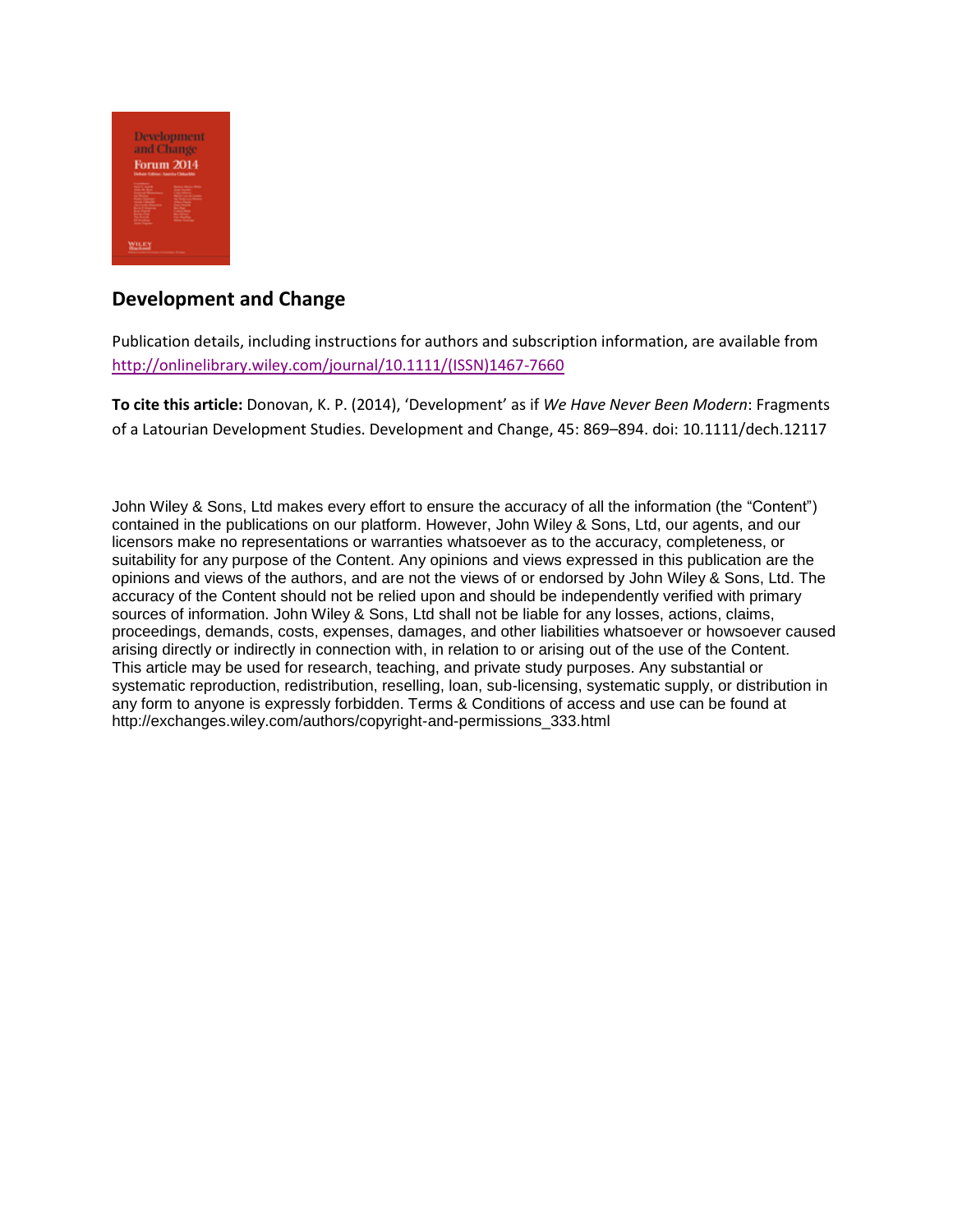# *Focus*

# **'Development' as if** *We Have Never Been Modern***: Fragments of a Latourian Development Studies**

# **Kevin P. Donovan**

#### **ABSTRACT**

The work of the French anthropologist-cum-philosopher Bruno Latour has influenced a wide variety of disciplines in the past three decades. Yet, Latour has had little noticeable effect within development studies, including those sub-fields where it might be reasonable to expect affinity, such as the anthropology of development. The first half of this article outlines some core aspects of Latour's oeuvre as they relate to development and anthropology, particularly focusing on the post-development critique. Latour's approach to constructivism and translation, his analytical commitment to 'keeping the social flat' and his distribution of agency offer novel ways of maintaining some of the strengths of post-development without falling prey to some of its weaknesses. The second half of the article explores the potential for a Latour-inspired theory of development that may provide fruitful avenues for scholarship and practice beyond post-development, emphasizing materialism, relationality and hybridity.

### **INTRODUCTION**

Actor-network theory (ANT) is a methodology and social theory that was predominantly developed by John Law, Michel Callon and Bruno Latour, especially through their studies of scientific practice in the 1970s and 1980s. Its distinctive approach to social science, grounded in materiality, constructivism and networks of associations, has influenced a wide range of disciplines, yet it has received relatively little attention from development

This paper began in the Ethnographic Problematiques seminar in UCT's Social Anthropology programme, and I am grateful to the participants for their comments, particularly Francis Nyamnjoh. It also greatly benefited from comments and conversation with Bill Maurer and the astute comments of three anonymous reviewers. It was made possible through financial support as a 2011–12 Fulbright Fellow to South Africa and support from the Institute for Money, Technology & Financial Inclusion.

*Development and Change* 45(5): 869–894. DOI: 10.1111/dech.12117  $© 2014 International Institute of Social Studies.$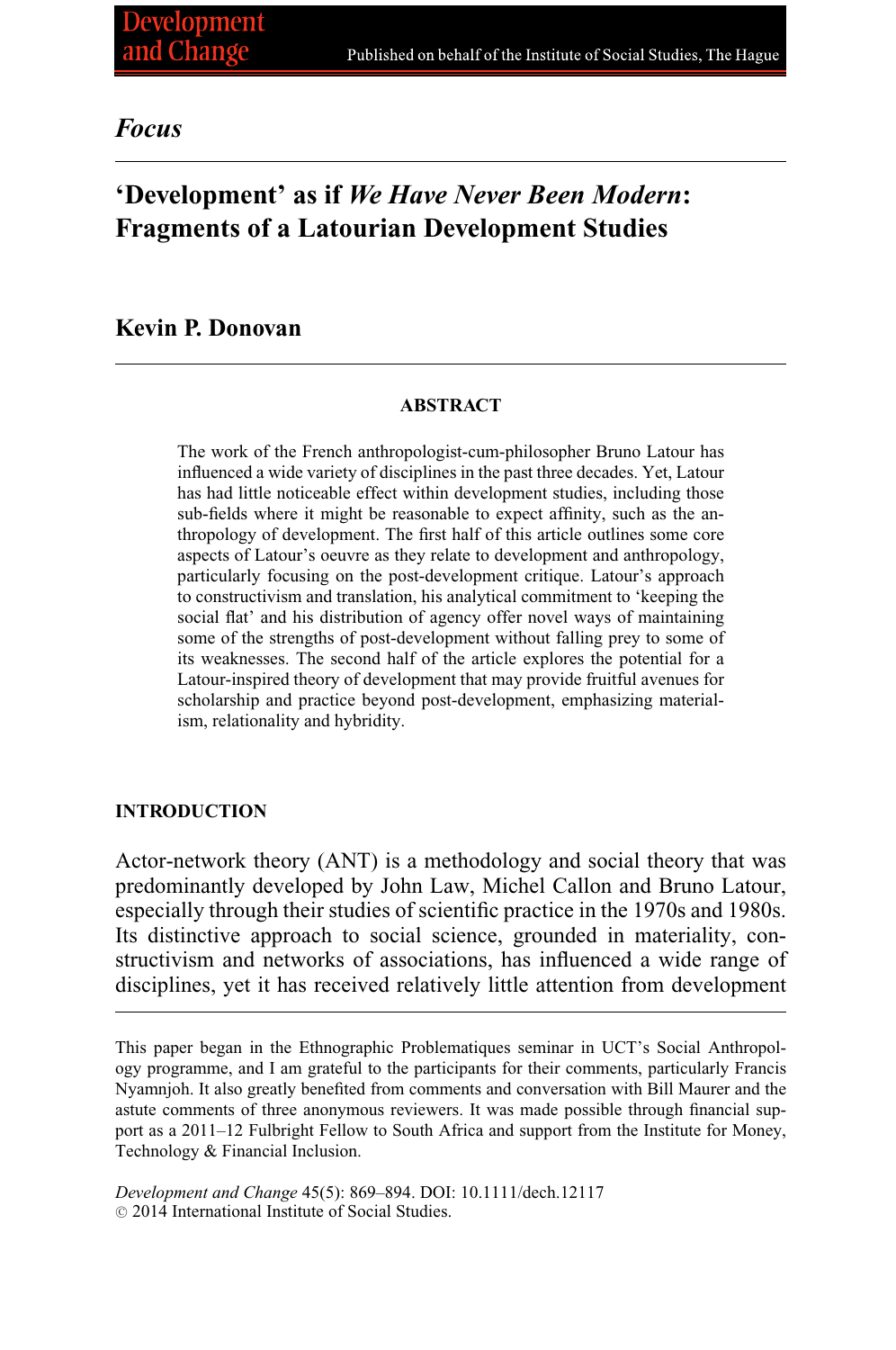scholars, let alone practitioners. This article considers the relevance of Latour, in particular, for the meeting of anthropology and development.<sup>1</sup> Latour has used the insights of ANT to ask foundational philosophical questions, especially in his 1991 book *We Have Never Been Modern*, which made a forceful intervention into debates about modernity (and its variants).2

The first half of the article focuses on the 'anthropology of development', in particular the works associated with post-development by Escobar (1995, 2009), Esteva and Prakash (1998), Rahnema and Bawtree (1997) and Sachs  $(1992)$ .<sup>3</sup> Broadly influenced by post-structuralist and Marxist thought, postdevelopment scholars have sought to question and denaturalize the desirability of development through, most notably, historical and contemporary discourse analysis. They have argued that 'development' is a continuation of Western colonialism through, amongst other things, epistemic hegemony, and that instead of alternative development models, what is needed is alternatives *to* development altogether.

As Ziai (2004) has delineated, post-development is not monolithic, but rather shorthand for a body of work that includes variants (see also Ahorro, 2008). Ziai divides the scholarship between 'neo-populist' and 'sceptical post-development' depending on how wholeheartedly it embraces traditional cultures (often considered unchanging) and rejects modernity; however, he notes '[i]n almost all post-development texts, one can find these conflicting discourses' (Ziai, 2004: 1054). Considered as a spectrum between Ziai's nodes, this article more clearly critiques the neo-populist strains and even finds moments of alignment with elements of the latter, sceptical literature.

The provocative and productive questions posed by post-development raise many unresolved questions, but equally open are some of the tensions within post-development which have been the subject of criticism. In a retrospective article, Escobar (2000) noted accusations of over-generalizing, romanticizing local traditions and activism, and ignoring ongoing contestation. Related to these are tendencies to essentialize processes such as 'Development' or 'Capitalism', analyse resistance and development asymmetrically, and fail to account for how resistance is durably overcome.

This article will use the tenets of actor-network theory — including its approach to constructivism, flat social analysis and distributed agency — to offer methods through which these criticisms and tensions can be resolved, hopefully building on the provocations and insights of post-development while sharpening and redirecting its approach. Finally, the article turns more

<sup>1.</sup> For a recent overview of Latour, see Blok and Jensen (2011) and Harman (2009). Other actor-network theorists, especially the work on economics of Callon (1998) and Callon et al. (2007), could prove fruitful for development studies as well.

<sup>2.</sup> This article was completed prior to the release of Latour's (2013) major new work, *An Inquiry into Modes of Existence: An Anthropology of the Moderns*, which marks a second phase of his philosophical project.

<sup>3.</sup> James Ferguson's early work (e.g. Ferguson, 1994) was also influential to post-development but he has subsequently changed emphases.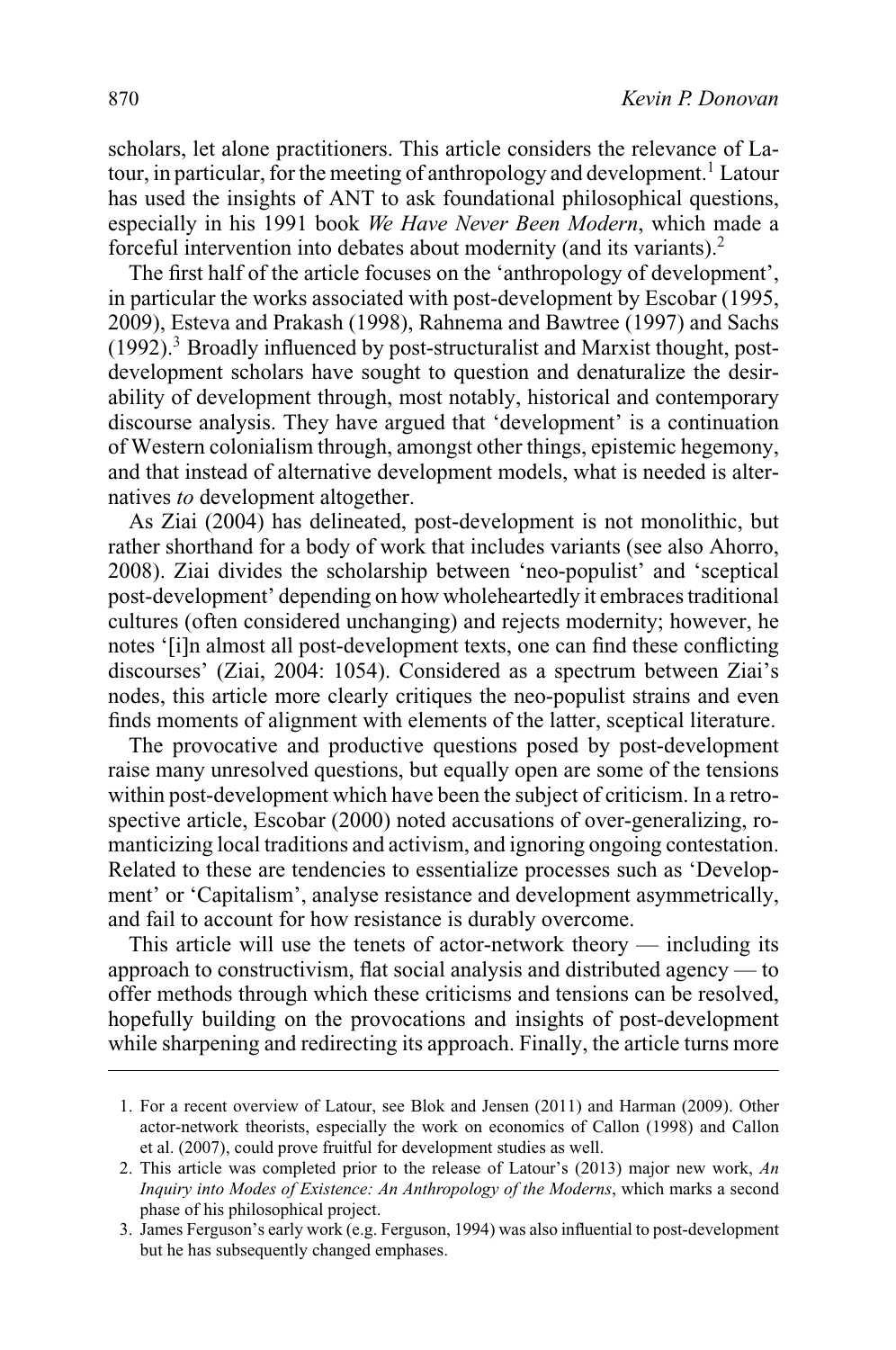directly to 'development anthropology', meaning practice-oriented work. It again suggests three conceptual arguments from Latour's work that could provide fruitful avenues for development scholarship and practice 'after post-development' (to borrow from Nederveen Pieterse, 2000). Specifically, a Latour-inspired approach to development would reformulate development anthropology as issue-oriented politics, aiming to compose a common world, and attend to development as attachment.

#### **ANT AND THE ANTHROPOLOGY OF DEVELOPMENT**

## **Translation and the Promises of Constructivism**

Actor-network theory has been described as a 'sociology of associations' (Latour, 2005) that focuses on tracing interactions between entities 'in action' (Latour, 1987). Instead of accepting social concepts (e.g. 'power') or categories (e.g. 'class') as *a priori* given, it maintains that these are *results*, not causes, of associations between heterogeneous actors. This means that actors begin as a fiction, but can become more real through generating interest from others, enrolling them in alliances, and eventually stabilizing them enough to be considered — at least for a time — real (Latour, 1996a). Stabilized concepts, categories and objects are thus the exception, requiring extensive work on the part of actors to construct them.<sup>4</sup> ANT takes its remit to be tracing the controversies and disputes that must be settled for consensus to be reached.

The development of stability occurs as entities are enrolled in networks in which they more or less reach agreement. However, because full unanimity is quite rare, Latour emphasizes the concept of 'translation' (from Callon, 1986) that he takes to mean a transformation in goals or meaning that occurs when entities become connected. Action is never accomplished alone, but instead requires networks of collaboration and technological mediation. This delegation means that action is uncertain, in the hands of others, and thus prone to 'a drift, a slippage, a displacement' (Latour, 1999a: 88). This inevitable alteration is what Latour means by translation. In the process of becoming, translation is inevitable, meaning the 'only way to increase a project's reality is to compromise' and thus become more complicated (ibid.: 99).

Post-development has also taken a constructivist approach, concerned with the historical invention of concepts such as 'progress', 'poverty' or

<sup>4.</sup> Notably, and controversially, Latour extends this construction to nature, arguing that the Nature/Society (or Object/Subject) divide is merely a convention that presumes an ontological separation that does not exist. Studies of laboratory science led ANT to posit that 'natural facts' are made real only *after* considerable work has been done in their construction. However, because non-humans, too, are granted agency (see below), this approach is not to be confused with *social* constructivism.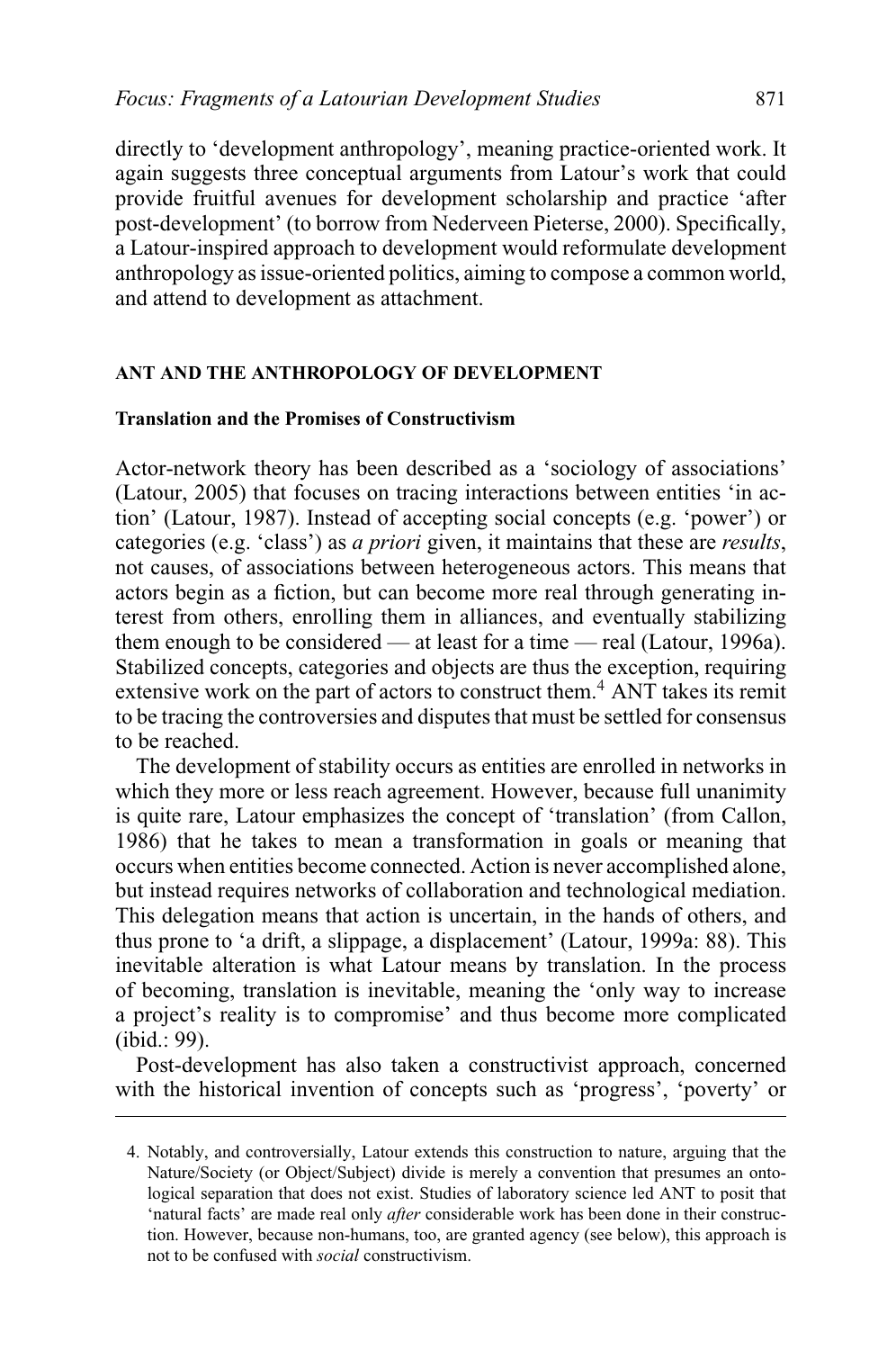'development' (see Rahnema and Bawtree, 1997; Sachs, 1992). Much of post-development uses evidence of construction to argue that the resulting fabrications are false.<sup>5</sup> In some cases, this deceit is taken as cover for the 'true' mission of capitalist imperialism, but the iconoclastic negation in postdevelopment need not always be revelatory. For example, Escobar (1995: 4) documents 'the loss of an illusion, in which many genuinely believed', and Sachs (1992: 1) declares development 'a myth which comforts societies, and a fantasy which unleashes passions'.

For Latour, however, despite being a constructivist scholar (2003a), everything that a postmodern-inspired approach like post-development 'takes to be justification for more absence, more debunking, more negation, more deconstruction, [he takes] as proof of presence, deployment, affirmation, and construction' (Latour, 1999a: 21). That is, constructivism signifies 'an *increase* in realism' even though, 'unwittingly, constructivism has become a synonym of its opposite number: deconstruction' (Latour, 2005: 92) This commitment to the reality of constructions leads to divergent understandings of agency (discussed below) and offers an alternative to the post-development iconoclasm.

Latour also differs from post-development in a rejection of any universalization. No construction for Latour is ever even close to universal, even within certain populations. In contrast, despite a postmodern effort to reject metanarratives such as progress, one finds totalizing assessments throughout post-development, such as 'the dream [of development] was universally embraced by those in power' (Escobar, 1995: 4), or a characterization of 'almost unanimous support for development' (Rahnema and Bawtree, 1997: ix). Although post-development has made efforts to avoid this tendency — notably through its studies of resistance — it creeps in, fundamentally because the underlying social theory allows it in a way that ANT would not.

Placing stabilized entities at the end of analysis, not the beginning, tests post-development approaches. Nothing is capable of diffusing outward from a 'core' to the 'periphery' in a pure state, but instead an innovation or project begins as a fiction, neither inherently realistic nor unrealistic, and certainly not possessing any power in its fictive state. In time, it becomes 'more real or less real, depending on the continuous chains of translation' that it enrols through generating interest (Latour, 1996a).<sup>6</sup> The only way for a project to create these chains, though, is to compromise, thus becoming more complicated as more interests are enrolled. Maintaining meaning and goals — whether it is a public transport system in Paris (Latour, 1996a) or a rural development programme in India (Mosse, 2005) — is a constant struggle.

Putting translation at the core of an analysis, as Latour does, shifts attention away from the dominant post-development narrative of

<sup>5.</sup> It should be noted that some associated with post-development explicitly reject this conclusion (e.g. Ferguson, 1994), but they are the exception.

<sup>6.</sup> For a discussion of ANT with regard to (critical) realism, see Elder-Vass (2008).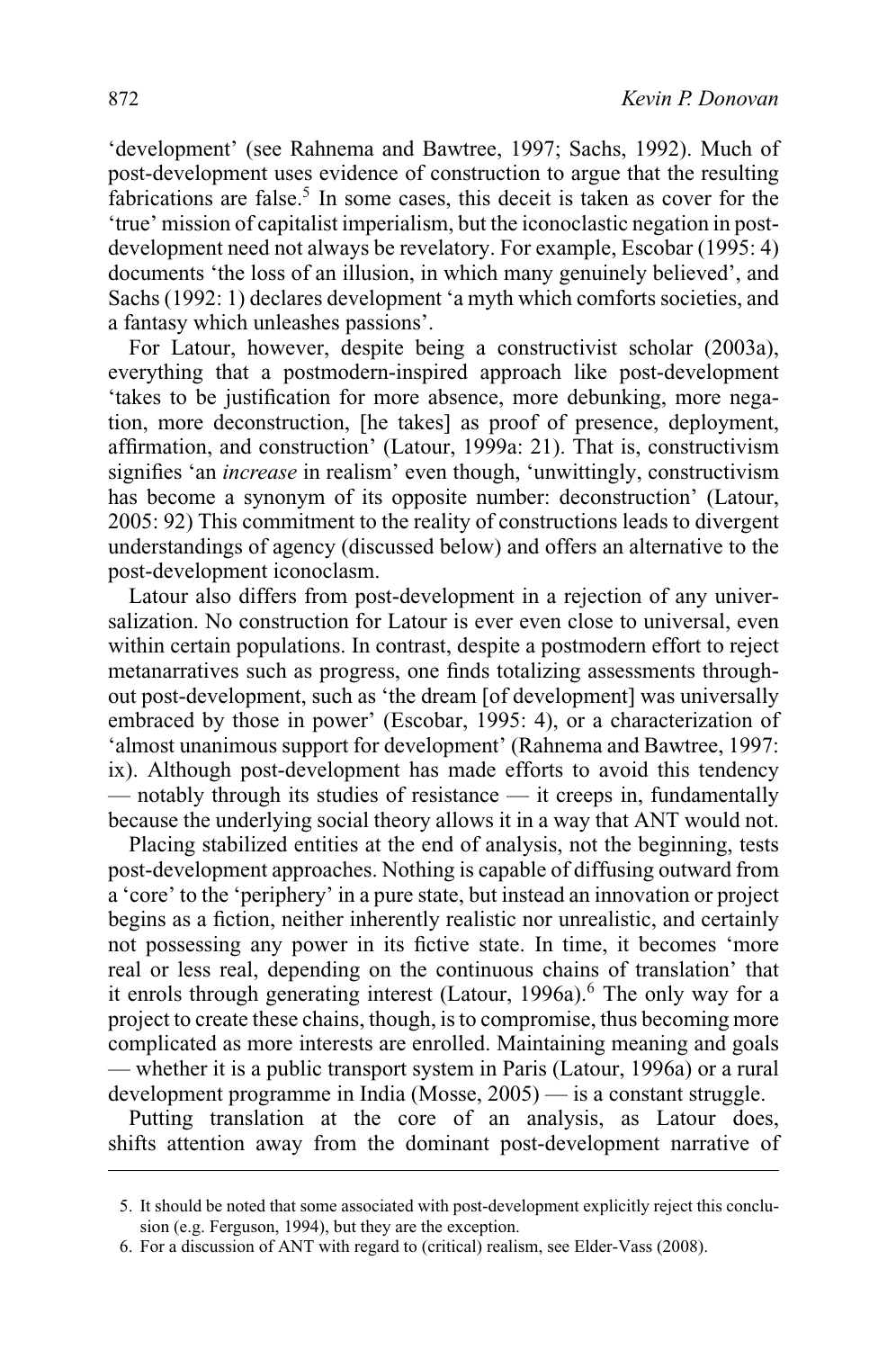'capitalism' or 'Westernization' diffusing outward from the core. For some post-development authors, 'local resistance' is the means through which the domineering entity can be altered or stopped — though, more likely, the overwhelming power of development will render the resistance impotent (Escobar, 1995: 155). The inclusion of resistance in their analysis is explicitly taken as evidence that post-development avoids the uni-directionality and intentionality to which discourse analysis often falls prey (e.g. Escobar, 1995: 11). But instead of starting with these forms of hybridity and the translation of 'development' that they necessarily entail, post-development starts with essentialized concepts and has to note the diversity in passing.

For example, Escobar (1995: 50) cites a small village in Papua New Guinea where 'traditional' festivals incorporate 'modern' Western goods like Nescafé, and notes that 'they have developed a hybrid model of sorts' and that 'the concepts of development and modernity are resisted, hybridized with local forms, transformed, or what have you'. The conflation of adopting consumer goods with 'resistance' is indicative of the general approach to 'locals' in post-development. The tendency to dichotomize the world (discussed at length below) results in an overly simplistic subject/object relationship between 'development' and 'locals' who, if they are to become the topic of discussion, are typically engaged in resisting the top-down application of development. Thus, villagers drinking Nescafé become *la résistance*, and any 'local' supporters of development initiatives tend to be operating under false consciousness (ibid.: 52, 147).<sup>7</sup>

Left largely unexplored is the alternative hypothesis that those 'locals' whether bureaucrats or peasants — that support and enable a development project do so by choice.<sup>8</sup> An ANT approach to development would be concerned with tracing the activity by which locals become included in an intervention, trusting in their agency and right to be convinced that becoming enrolled in 'development' is in their interest.<sup>9</sup> Although in some moments post-development work has a more dynamic view of 'traditional' culture, in cases throughout core texts like Rahnema and Bawtree (1997) one finds a static conception of culture to be defended from change (see Ziai, 2004).

In a way, actor-network theory offers a more radical, and certainly more differentiated, account of 'development' processes. Instead of resistance

<sup>7.</sup> In contrast, Mosse (2005: 6) presents an anthropology of development that 'is distinctly uncomfortable with monolithic notions of dominance, resistance, hegemonic relations and the implications of false consciousness among the developed (or the developers)'. Also see Lewis and Mosse (2006).

<sup>8.</sup> It would be a mistake to ignore the limited options available to many communities postdevelopment studies, risking the criticism that ANT is biased towards 'winners' to the detriment of those who are excluded or harmed by the stabilization of networks (on this, see Haraway, 1994; Star, 1991).

<sup>9.</sup> What Akrich et al. (2002) call *interessement* — the active adoption of change through an innovation by parties that have become interested in  $i$  — is core to their theory of how innovations spread and change occurs. It follows from their repudiation of fixity and closure.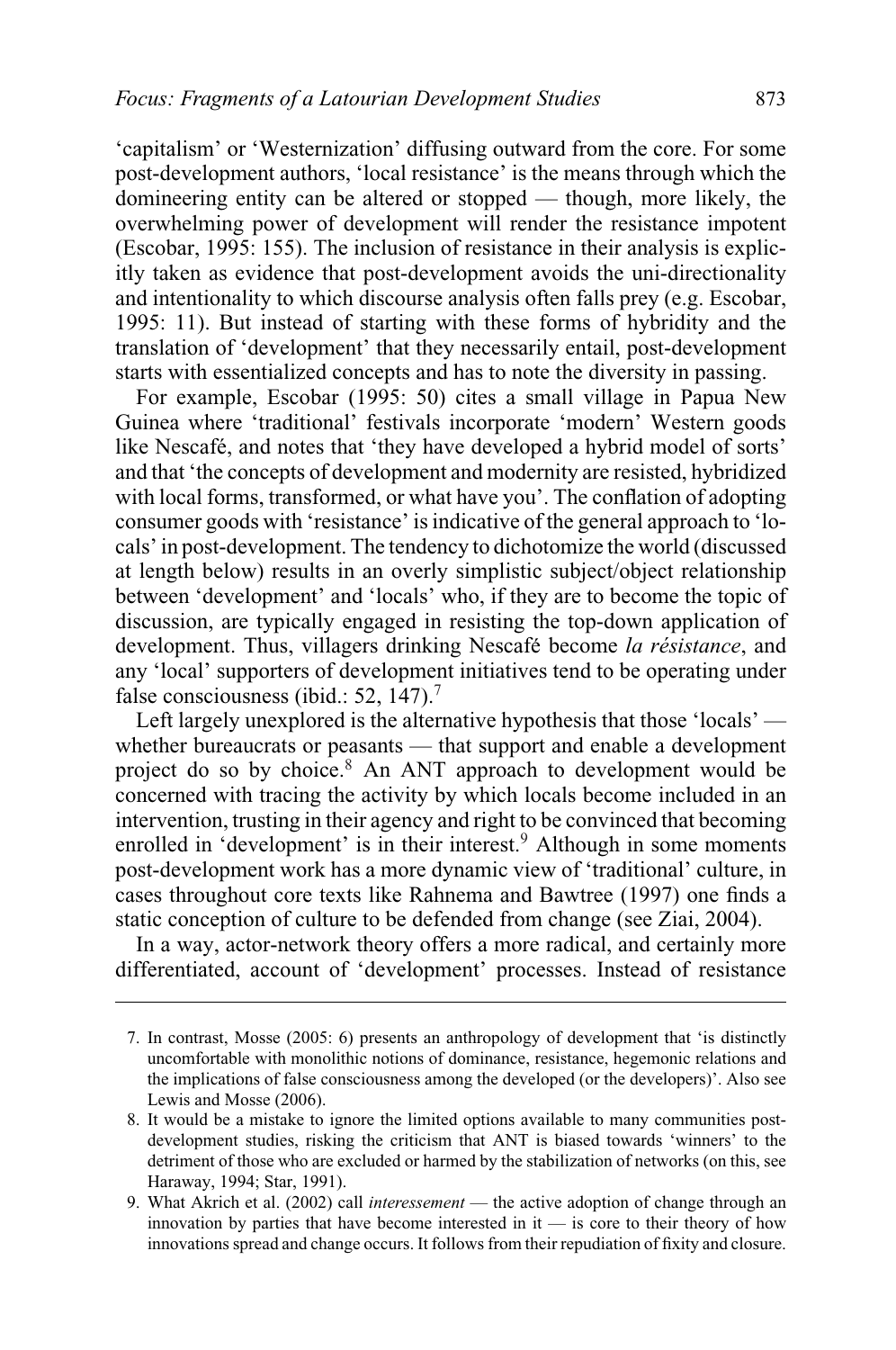being the primary source of change for entities taken to have an essence, ANT foregrounds the myriad alterations, as well as documenting the rare cases in which enough work has been done to allow something to be transmitted without transformation. It therefore foregrounds issues of failure within development. In this account, even active supporters, let alone resistors, serve to transform projects that began as fictions. Where post-development begins with homogeneous entities that may or may not become hybridized, ANT attends to the inherent diversification as networks of association lengthen, incorporating more actors. Put simply, 'to adopt is to adapt' (Akrich et al., 2002), whether one is a World Bank functionary or an *altermondialiste* activist. In this way, post-development's search for 'alternatives to development' is implicated because development can no longer be considered unitary.

The centrality of 'locals' in post-development also has another effect. In post-development, constructivism tends to be asymmetric: locals are portrayed as active network builders whose efforts to form resistance and alternative modernities are richly portrayed as costly and time-consuming, while the work of development comes off as effortless diffusion from the core (cf. Ferguson, 1994:  $224-25$ .<sup>10</sup> Take, for example, Escobar's (2009) ambitious study of activism in the Colombian Pacific region after it was invented as a 'developmentalizable' entity. The activist-intellectuals who he studied for years are excellently documented in their network building and advocacy efforts across the globe. As he writes, 'What made the black community thinkable and material is precisely the dense interweaving of expert, state, place-based and activist techniques with their corresponding mediations. The result has been a significant reconfiguration of modalities of power' (ibid.: 161).

In contrast, the deployment of capitalist development networks — with all the concurrent translations involved — is largely ignored.<sup>11</sup> As one reviewer (Hale, 2009: 828) wrote, a reader does catch glimpses of local support for 'development', such as 'individual proprietor shrimp farming and agricultural cooperatives that produce for the market', or groups other than the activists 'who have very different development aspirations', but these are largely bracketed. The result is an asymmetric explanation, where preordained 'power' explains 'development' while costly and difficult network building explains resistance. Adapting Latour (2004: 35), we might say,

<sup>10.</sup> To be clear, the focus on local populations has rich benefits, as well, not the least of which is documenting development's destructive possibilities, as well as emphasizing the diversity of knowledge production.

<sup>11.</sup> For Latour, actor-networks are the ontological basis of reality, meaning that something only becomes real through the enrollment of supporting actors in a network. It should be clear that Latour's definition of network is completely distinct from the common technical meaning (e.g. sewage or electrical network) or the organizational meaning (versus hierarchies or markets) (Latour, 2005: 129). Thus, something that does not have the topology of a network can still be analysed through an actor-network approach.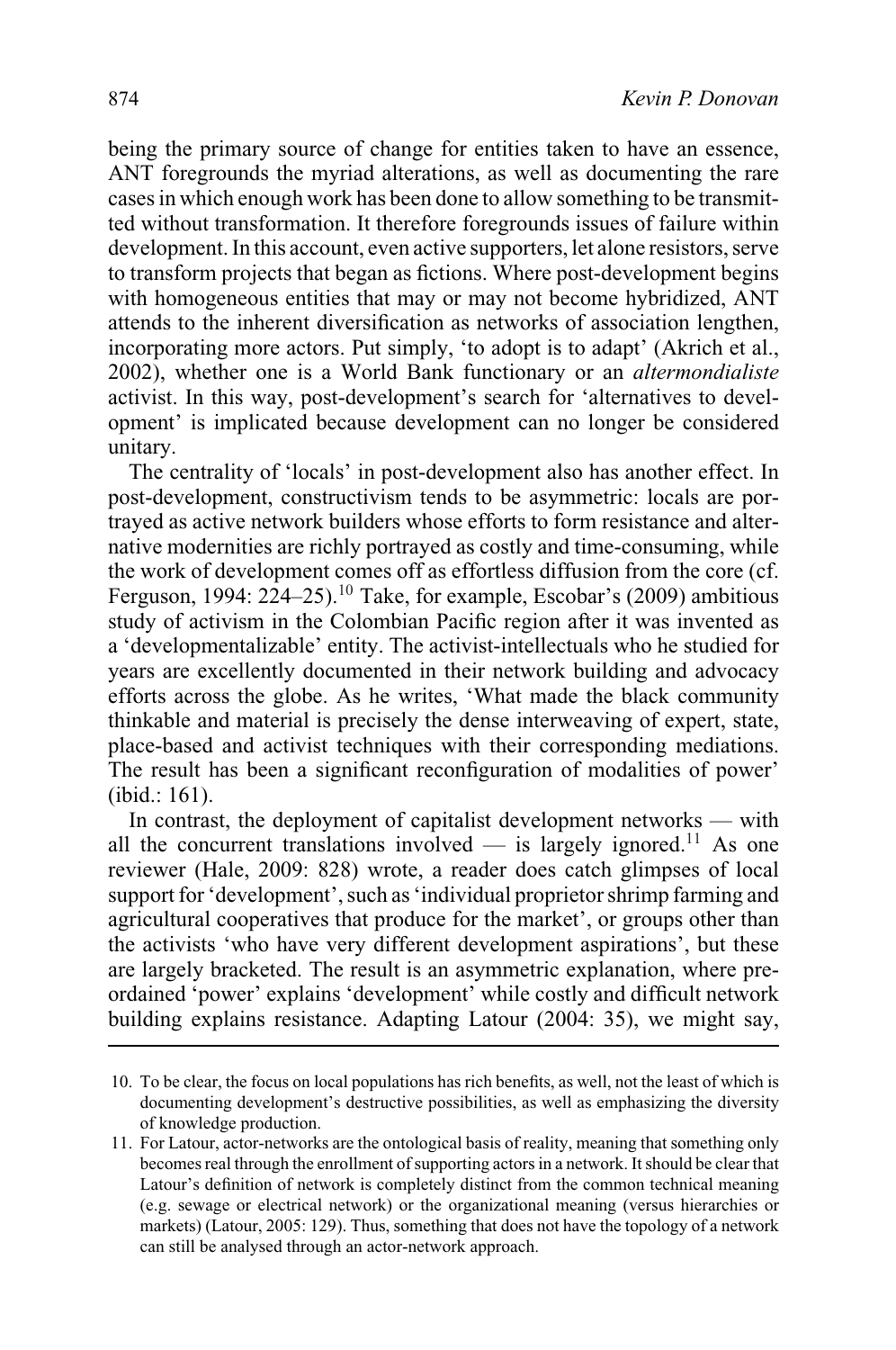each time one risks falling into fascination with development's power, one has only, in order to sober up, to add up the networks that allow it to spread faithfully and combine with other entities to make action at a distance possible. While post-development does this in some cases, in others it falls back upon the structuralism that is the focus of the next section.

#### **Keeping the Social Flat**

Admittedly, the activists, not the developers, were the focus of Escobar's study, but the largely unquestioned essentialization and unification of those critiqued by post-development — development, capitalism, empire, etc. results in a weaker understanding of how they actually come to be and function. Further, this way of thinking about capitalism 'has made it so difficult for people to imagine its supersession' (Gibson-Graham, 1996: 4), and relegates economic difference and plurality to positions of subordination and shortcoming. In their acceptance of *sui generis* entities called 'capitalism' or 'development', many post-development authors are too quick to establish binaries, such as global versus local. The tension is emblematic of the wider structure/agency paradox (Bourdieu, 1977; Merton, 1968) in social science for which ANT has proposed a novel analytical solution: keeping the social flat.

As with his rejection of *a priori* social concepts like 'power' or 'class' as explanations instead of results, Latour argues against unquestioned assumptions of structure and agency. Instead, he emphasizes the importance of a 'flat' approach to social analysis. Consider the global/local dichotomy that posits local communities exist within or below global processes. For Latour (2005: 179), 'There exists no place that can be said to be "non-local"', so the study of supposedly global entities must be done locally. Influenced by the ethnomethodology of Garfinkel (1967), ANT is focused on locating the places where the so-called macro takes place: 'No place can be said to be bigger than any other place, but some can be said to benefit from far safer connections with many *more* places than others' (Latour, 2005: 176). Therefore, instead of attributing causation to a 'spirit' of capitalism or any other macro actor, Latour says to look at, for instance, a Wall Street trading room and the way it is networked to many other places. 'Scale', he says, 'is the actor's own achievement' (ibid.: 185) and the task of the analyst is to understand how it is achieved in practice. This is 'flat' social analysis because actors and analytic categories (e.g. class or nation states) are not positioned above or below others.

This process of 'localizing the global' should be complemented by 'globalizing the local'. The common criticism that micro-level analysis doesn't capture all that is influencing a local experience is correct, but those distant forces are not 'oozing out of a global context, of an overarching framework, of a deep structure' (ibid.: 193). Instead, 'what has been designated by the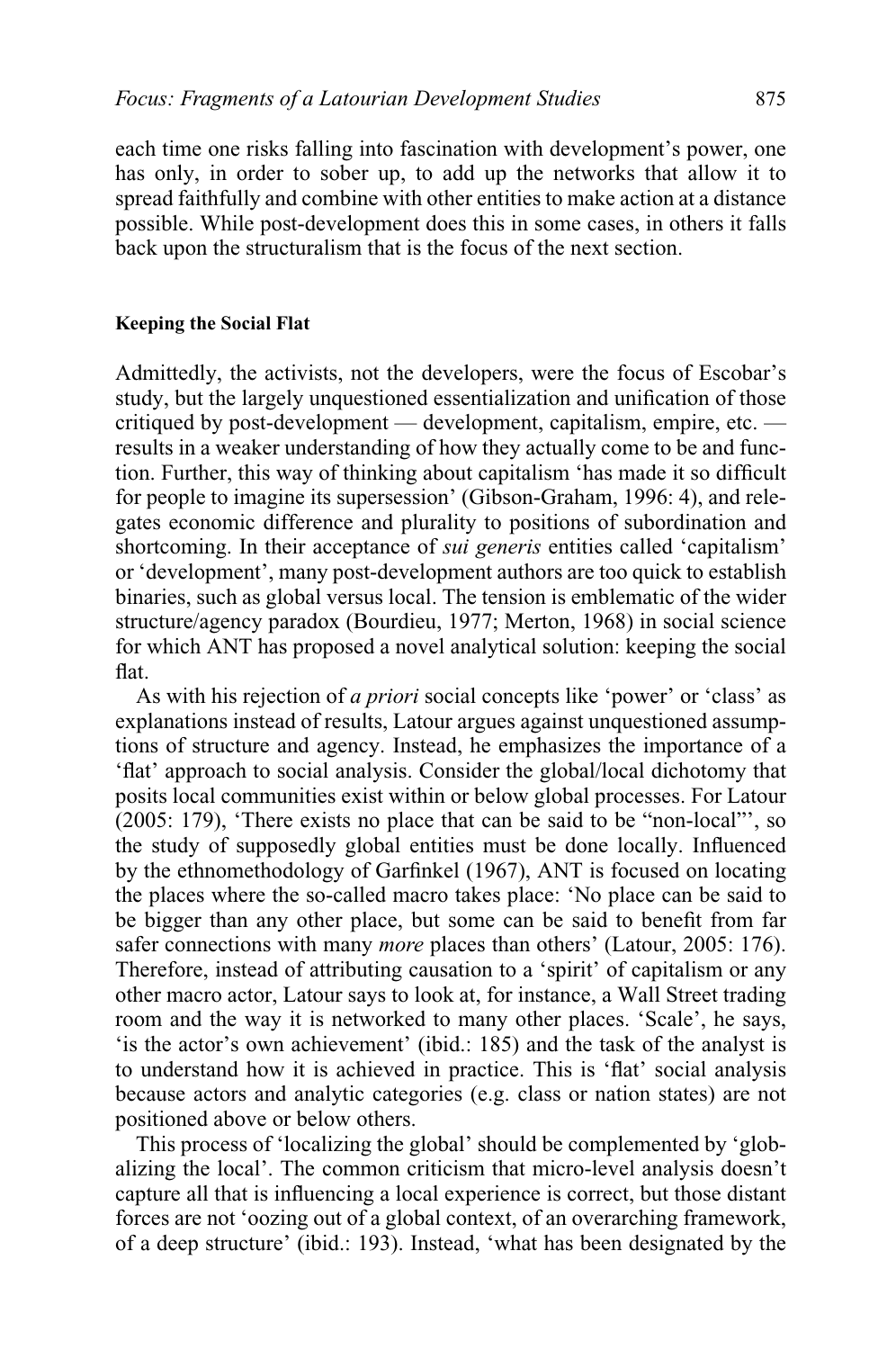term "local interaction" is the assemblage of all the *other* local interactions distributed elsewhere in time and space, which have been brought to bear on the scene through the relays of various non-human actors' (ibid.: 194). Thus, it is through black boxes, standards, measurements, infrastructure and other inanimate objects that 'the global' is animated in particular times and places.12 Scott's (1999) study stands out as an excellent example of how 'capitalism' or 'the state' becomes localized through concrete survey practices, classification techniques and standardizations; similarly, Mitchell (2009) shows the role of technique in his study of oil and democracy. An ANT approach to development would similarly give attention to how globally dispersed norms and practices come to a local development initiative (additionally, see Law, 2004).

The structure/agency tension for which Latour offers 'keeping the social flat' as a solution is a matter of inquiry in some of the more careful postdevelopment scholarship. For example, Ferguson (1999: 97–109, 221–8) uses a micro-level approach to both provide insight into urban Zambia and to question the continued productivity of place-based ethnography when a bounded and knowable *ethnos* is clearly absent.<sup>13</sup> Ferguson's concern with the limitations of 'local' as an analytical concept, though, does not extend equally to 'global'.<sup>14</sup> He argues that the performative, interactionist analysis must be complemented by 'historical structures and political-economic determinations' (Ferguson, 1999: 98). The risk of this is what Mosse (2005: 6), following Latour, calls a 'new functionalist' sociology that may subsume agency into structure.

An actor-network theory approach to development does not mean ignoring differences in capacity to act at scale, of which it is often accused (Latour, 1996c). Instead, it foregrounds the ways in which any given actor achieves a difference in relative size by enlisting more entities into their alliance and ensuring their reliable transmission of action (Law, 1986). This requires constant work because society does not have inertia; it must be continually performed and recreated (Latour, 2008). As argued below, if power relationships are more than short-lived, transient interactions — as the postdevelopmentalists claim they are — then they must occur through 'entities that don't sleep and associations that don't break down' (Latour, 2005).<sup>15</sup>

<sup>12. &#</sup>x27;Black boxing' refers to the fact that the more successful an innovation becomes, the more opaque it is: 'When a machine runs efficiently, when a matter of fact is settled, one need focus only on its inputs and outputs and not on its internal complexity' (Latour, 1999a: 304).

<sup>13.</sup> Additional work (Gupta and Ferguson, 1997) expands this inquiry into the meaning of space in anthropology. Similarly, Latour (1991a: 116) has asked, 'Is anthropology forever condemned to be reduced to territories, unable to follow networks?'.

<sup>14.</sup> However, in his later work, Ferguson (2006, especially Ch. 1) does explicitly question the accuracy of common approaches to 'the global'.

<sup>15.</sup> Considering Comaroff and Comaroff (1991), who take an actor-oriented approach, Escobar (1995: 95) notes that 'hegemony is more unstable, vulnerable, and contested than previously thought'.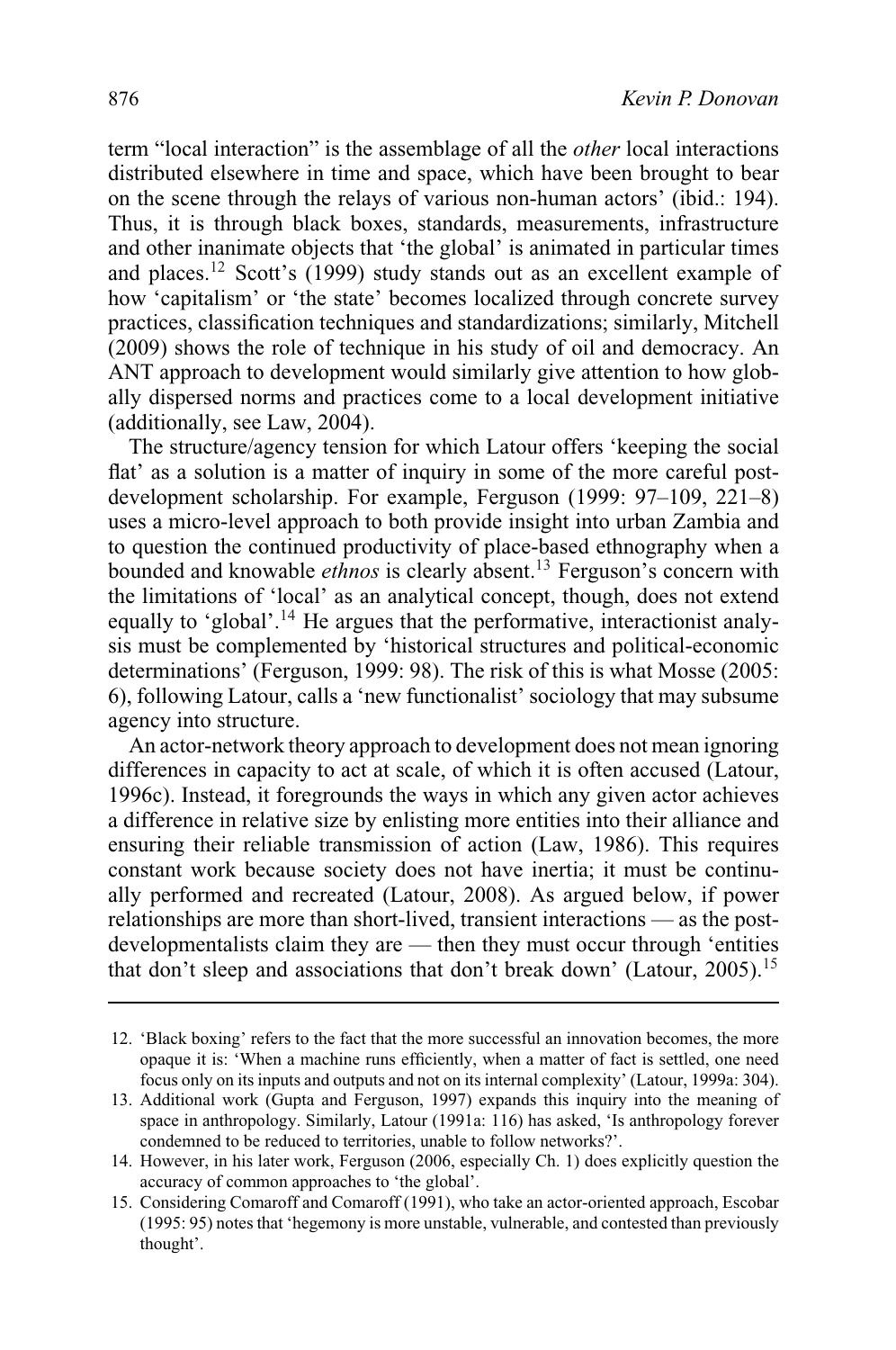The benefit of an ANT approach is that by refusing to presume *a priori* that some actors are more macro than others, it reveals *how* 'a difference in relative size is obtained' (Callon and Latour, 1981), something particularly apt in situations of social change like those studied by the anthropology of development.

Mosse (2005: 18) provides an astute example of the importance of constant effort in development work through his consideration of how a development project fails because it is unsuccessful in enrolling others in its 'interpretive community'. Practitioners must convince policy makers of their work through alliance building and shaping, leading Mosse to conclude that policy actually follows practice. One might readily imagine a complementary analysis of Zambia where the structural explanation for the 'abjection' portrayed so well by Ferguson (1999) is not explained by invoking pre-existing concepts like 'capitalism', but instead is traced through an analysis of how wider networks — of copper traders situated in London, transportation networks linking distant factories, and changing standards in telecommunications technology — fail Zambia as it is disassociated from alliances that previously supported its 'modernity'.

By foregrounding the actor-networks, an ANT study of development highlights hybridity instead of binaries (Latour, 1988b). To be sure, the complexity of 'development' does come through at times in the post-development literature (e.g. Escobar, 1995: 96), but elsewhere, the approach is overwhelmingly dichotomous, even critical of hybridization when located (e.g. Escobar, 1995: 46). The discomfort between post-development's structural assumptions of domination and its empirical findings of what might variously be called localization (Escobar, 2009), bricolage (Comaroff and Comaroff, 1991; de Certeau, 1984), or hybridization (Garcia Canclini, 1990) can be rectified through an actor-network approach that studies translation, keeps the social flat, and  $\frac{1}{x}$  as shown in the next section  $\frac{1}{x}$  distributes agency more broadly.

# **Distributed Agency and the End of Mastery**

Latour is probably most (in)famous for an additional type of hybridity: controversially extending agency to non-humans (e.g. Schaffer, 1991).<sup>16</sup> Put simply, actor-network theory argues that because (a) action is mediated by non-humans, and (b) all mediation involves a translation, agency must be understood as distributed (Latour, 1994, 1999a). Activity is always underdetermined, meaning that the twists and turns it takes remain uncertain. Because 'local' interactions involve a confluence of previous and distant interactions that have been localized, how we are mediated and therefore

<sup>16.</sup> It is worth noting that many analysts who are uncomfortable imputing agency to entities such as roads or dams *are* comfortable extending causal powers to 'class' or 'capitalism'.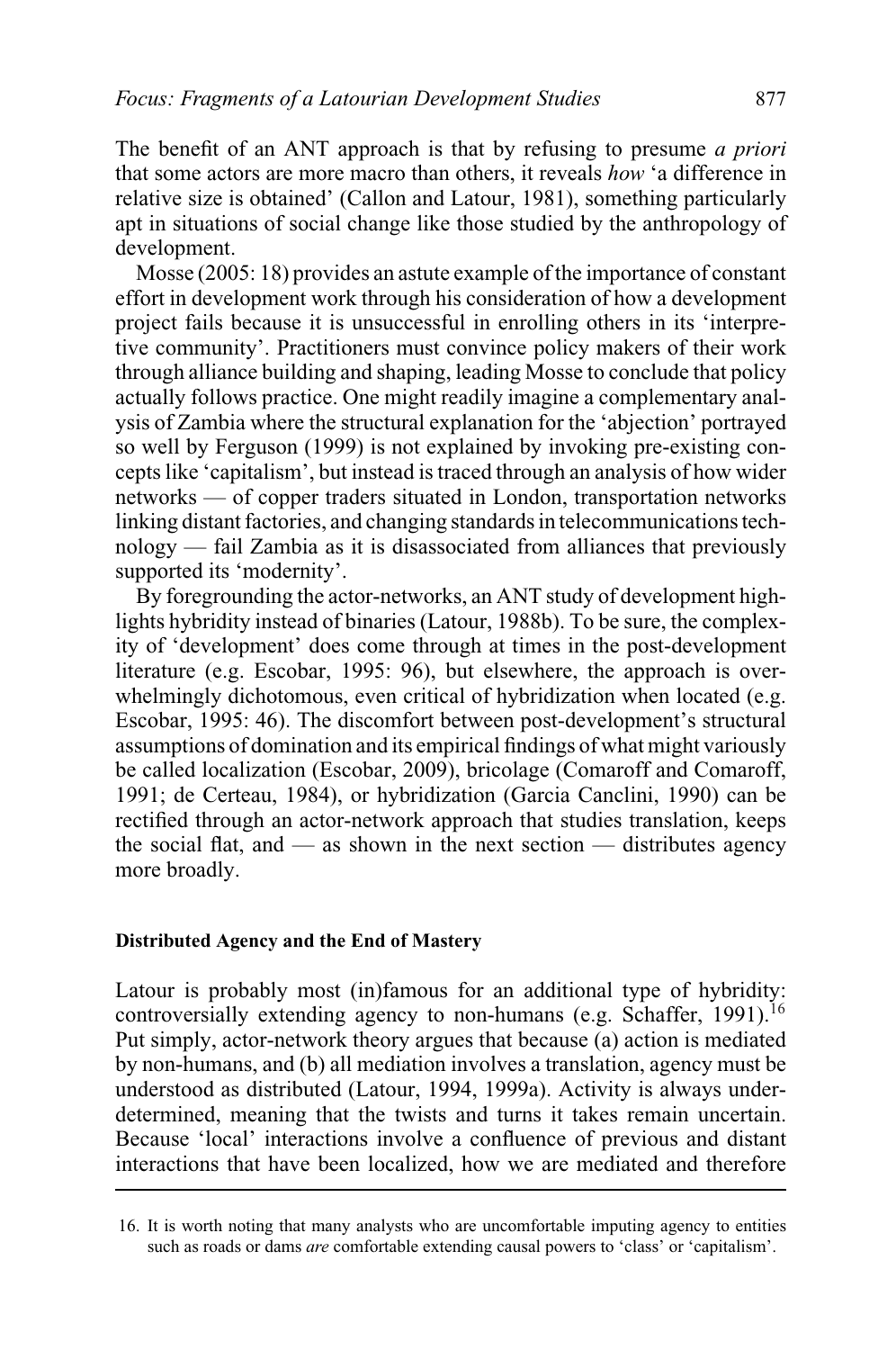translated is, at least in part, unclear; in other words, 'what is acting when "we" act' is uncertain (Latour, 2005: 45).

Acknowledging the unconventionality of this argument, Latour (1999a: 192) writes, 'Purposeful action and intentionality may not be the properties of objects, but they are not the properties of humans either. They are the properties of institutions, of apparatuses, of what Foucault calls *dispotifs*'. Therefore, 'responsibility for action must be shared among the various actants', so that the 'prime mover of an action becomes a new, distributed and nested series of practices whose sum may be possible to add up but only if we respect the mediating role of all the actants mobilized in a series' (ibid.: 182). Put simply, 'Boeing 747s do not fly, airlines fly' (ibid.: 193).

Although liable to introduce uncertainty at any time, non-humans are also key to stabilizing society. For Latour, the presence of techniques, artefacts and other non-humans is central to the study of how power relations become sturdy. Compared to baboons, whose limited materiality requires the constant reassembling of their social existence (Latour, 1996b), Latour declares that 'technology is society made durable', meaning stability is largely achieved in human society through distributing and delegating to non-humans (Latour, 1991b). As suggested above, 'in order to understand domination we have to turn away from an exclusive concern with social relations and weave them into a fabric that includes non-human actants' (ibid: 103). When technology can be stabilized enough to become 'black boxed' it is one of the chief ways that micro-actors can become macro: 'macro-actors are micro-actors seated on top of many (leaky) black boxes. They are neither larger, nor more complex than micro-actors' (Callon and Latour, 1981: 286). In a classic paper on colonization, Law (1986: 253) offers this example of the importance of non-humans: 'The Portuguese mariner, on a vessel with a cannon, was indeed powerful. The same mariner, shipwrecked on a beach, was pathetically weak'. Similarly, 'development experts' can indeed wield great power, but only by building on networks that include many non-humans.

While society *is* constructed, it is not*socially* constructed, because the borders between 'social' and 'technical' are too spurious to maintain. Mitchell's (2002) careful attention to technique in post-colonial Egypt shows the importance of studying both humans and non-humans. In his telling, mosquitoes and the Aswan Dam are as worthy of consideration as Nasser— and as lively, too! The continual surprise that arises from contingencies in Egyptian history also indicates the limitations of 'mastery', either of humans by technology or vice versa (Latour, 1999b). For Latour, humans and non-humans are not in a tug-of-war for control; rather, more activity by one enables more activity by the other (Latour, 1999a).

The distribution of agency amongst innumerably more entities, and the suspension of assumption of mastery — and its kinfolk domination, dependence and liberation — is at odds with two approaches within postdevelopment. The first approach has its legacy in critical theorists of technology like Heidegger (1977), Mumford (1967) and Ellul (1967) who — at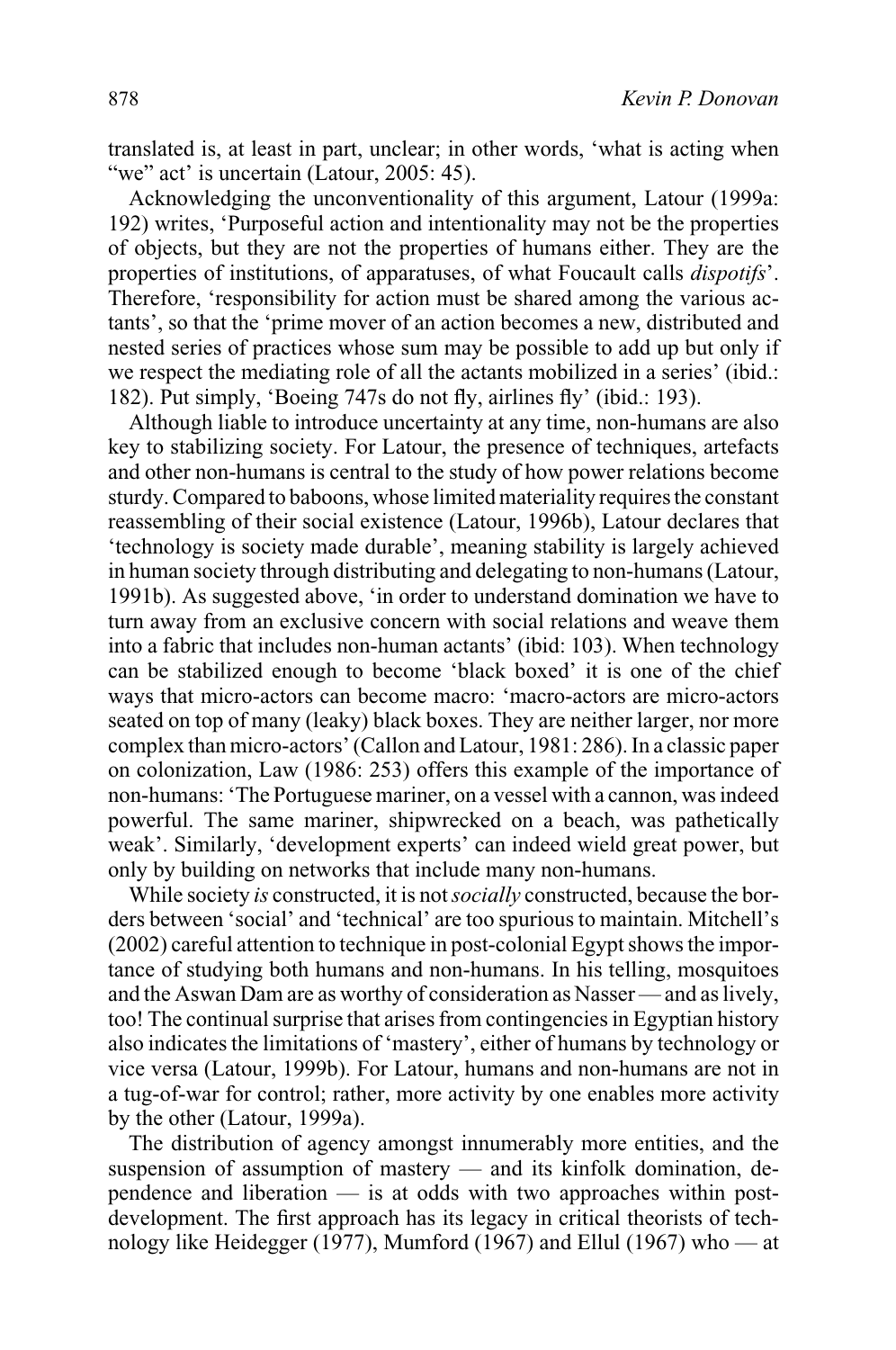the risk of oversimplifying — think technology is a dominating force. In the post-development version, epitomized by Alvares (1992a, 1992b) and Ullrich (1992), science and technology are synonymous with Western domination. This approach is surely too simplistic (Tilley, 2011). While it is true that 'the West' has longer chains of action with greater numbers of nonhumans enrolled, there is nothing intrinsically *Western* about that (Latour, 1994). Examples abound of non-humans being enrolled in contradiction to 'the West'; as Escobar (2009) relates, the local community in his fieldwork was able to enrol digital technologies into their efforts to resist perceived Westernization.

The second tendency is present in both Escobar (1995) and Ferguson (1994) and might be called the 'machinic' approach in deference to Ferguson's evocative use of Foucault (1979, 1980) and Deleuze (1988). Perceiving the difficulty of identifying sources of action in any clear, unilateral or direct manner, this approach does away with 'master practices', acknowledges 'unpredictable outcomes' (Ferguson, 1994: 276) and posits 'strategy without strategists' (Escobar, 1995: 232). This approach shares with Latour a recognition that the 'prime mover of an action [is a] distributed and nested series of practices' (Latour, 1999a: 182). It agrees to dismiss the concept of *a* master, but whereas the machinic approach replaces one master with *none*, Latour advocates multiplying agency innumerably.

The holistic approach ANT uses is attentive, then, both to the uncertainty of action, and to how domination comes about and remains durable. Anthropological studies of development could very much benefit from it: after all, when genetically modified seeds, anthropogenic climate change, or mobile phones are increasingly relevant to the lives of marginalized populations, it would be quixotic to limit attention to humans alone. Latour encourages an object-oriented development, both in study and practice. While objects have obviously always appeared in studies of development, they are typically only large-scale ones such as dams and tractors and, even then, relegated to subordinate roles. Object-oriented development would extend the material productivity much further, such as to the documents, photographs and even logos that constitute land reform practices (Hetherington, 2011; additionally, see Hull, 2012). In this sense, Rottenburg's (2009) ethnography of development aid is a model, carefully attending to the technologies of representation and calculation that consume so much development effort.

## **COMPOSING DEVELOPMENT? CONTRIBUTIONS TO A LATOURIAN DEVELOPMENT THEORY**

For both proponents and critics of the post-development school, an early and pressing question is 'well, what should we do?' — an inquiry that, although loaded with political assumptions, seems to greet any critical development study (Ferguson, 1994: 279). As a predominantly negative project,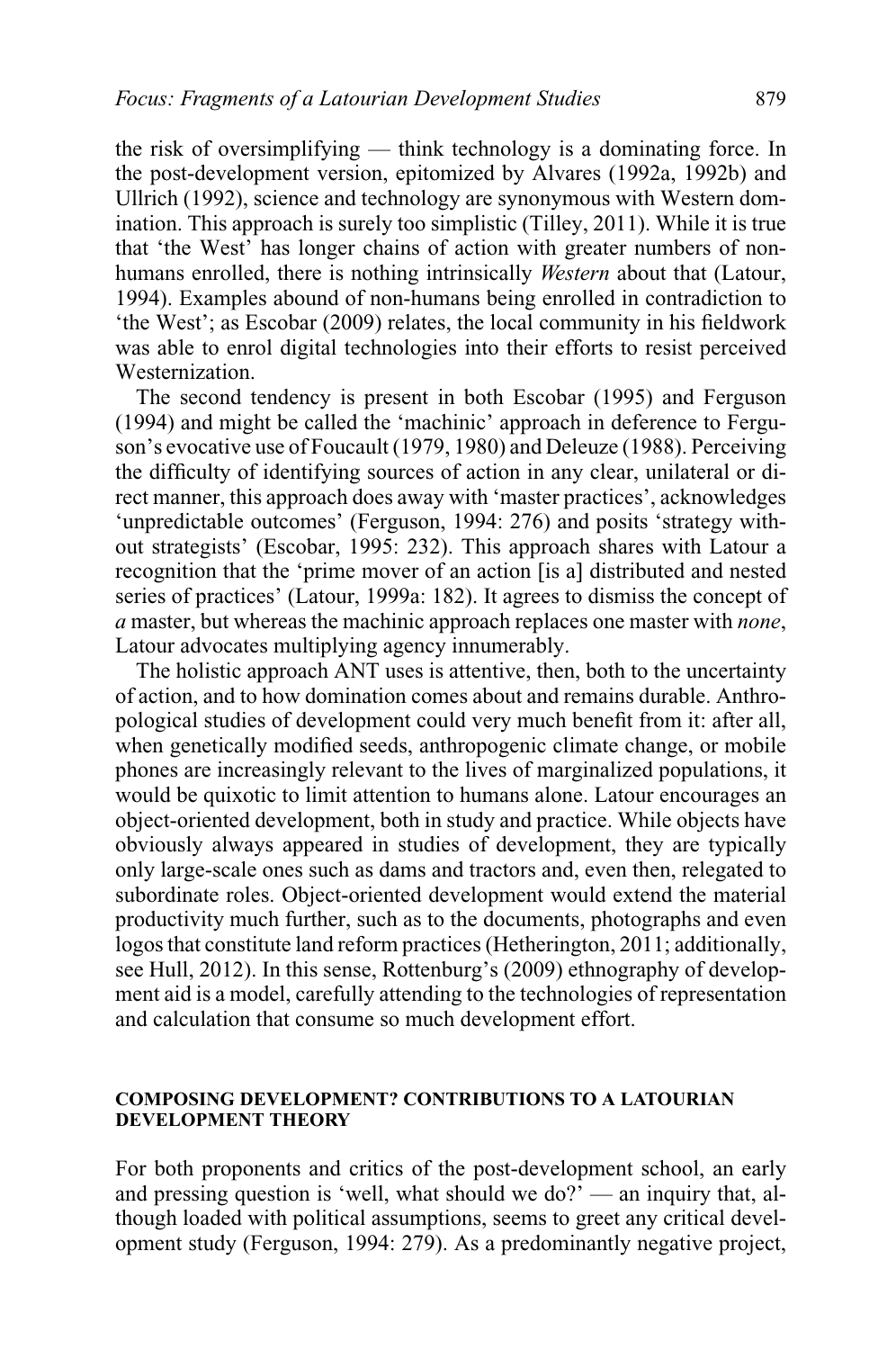post-development does not provide, in the words of Ferguson (1999: 250), 'an intellectual and cosmological framework for interpretation and explanation' nor a 'progressive political program for responding to . . . disastrous economic and social failures'.

The same question — and the 'will to improve' (Li, 2007) that drives it will be directed at a development paradigm using ANT. The question of a positive programme for Latour has changed over time. In trying to develop a radically different social science, ANT, too, is 'mostly a negative' approach (Latour, 2005: 142). In the past, Latour has been outspoken about what he feels is the proclivity of academics to seek political relevance instead of doing accurate empirical work. Political relevance is rare for scholarship, and critical attempts to influence politics are largely mistaken and haphazard: 'Social explanations have of late become too cheap, too automatic; they have outlived their expiration dates — and critical explanations even more so' (ibid.: 221).

Despite this, it is possible to draw a more positive agenda from Latour's work, especially as it has become more clearly articulated in recent years. This section seeks to draw out some of those arguments, suggestions and pathways towards a Latourian development theory.

# **From 'Matters of Fact' to 'Matters of Concern'**

The foundation for such a programme would be grounded in Latour's theory of modernity. For Latour, the core commitment of the post-Enlightenment era has been the nearly universally held belief that through the application of Science and Reason, humans are able to separate Nature from Society, Fact from Value, Object from Subject. This is what he refers to (Latour, 1991a) as 'the Modernist settlement':

In the past, our ancestors confused facts with values, the essences of things with the representations they had of things, harsh objective reality with the fantasies that they project onto reality . . . Tomorrow, the moderns are sure, the distinction will be sharper; we shall be able to pry the established facts more decisively away from their mantra of desires and human fantasies. (Latour, 2004: 188)

Moderns, then, are those who think this process is to our benefit, postmoderns are those who feel that Science and Reason are no longer succeeding, and anti-moderns are those who cast it all in a negative light. Yet, all three camps accept the premise of purification and separation of distinct realms (Latour, 1991a).

It was only through studying science in action that Latour and his colleagues were able to demonstrate that the premise is completely flawed: 'what happens in reality is exactly the opposite: the more we move on, the more entangled we become with a greater number of entities which cannot be neatly distinguished between what belongs to society and what belongs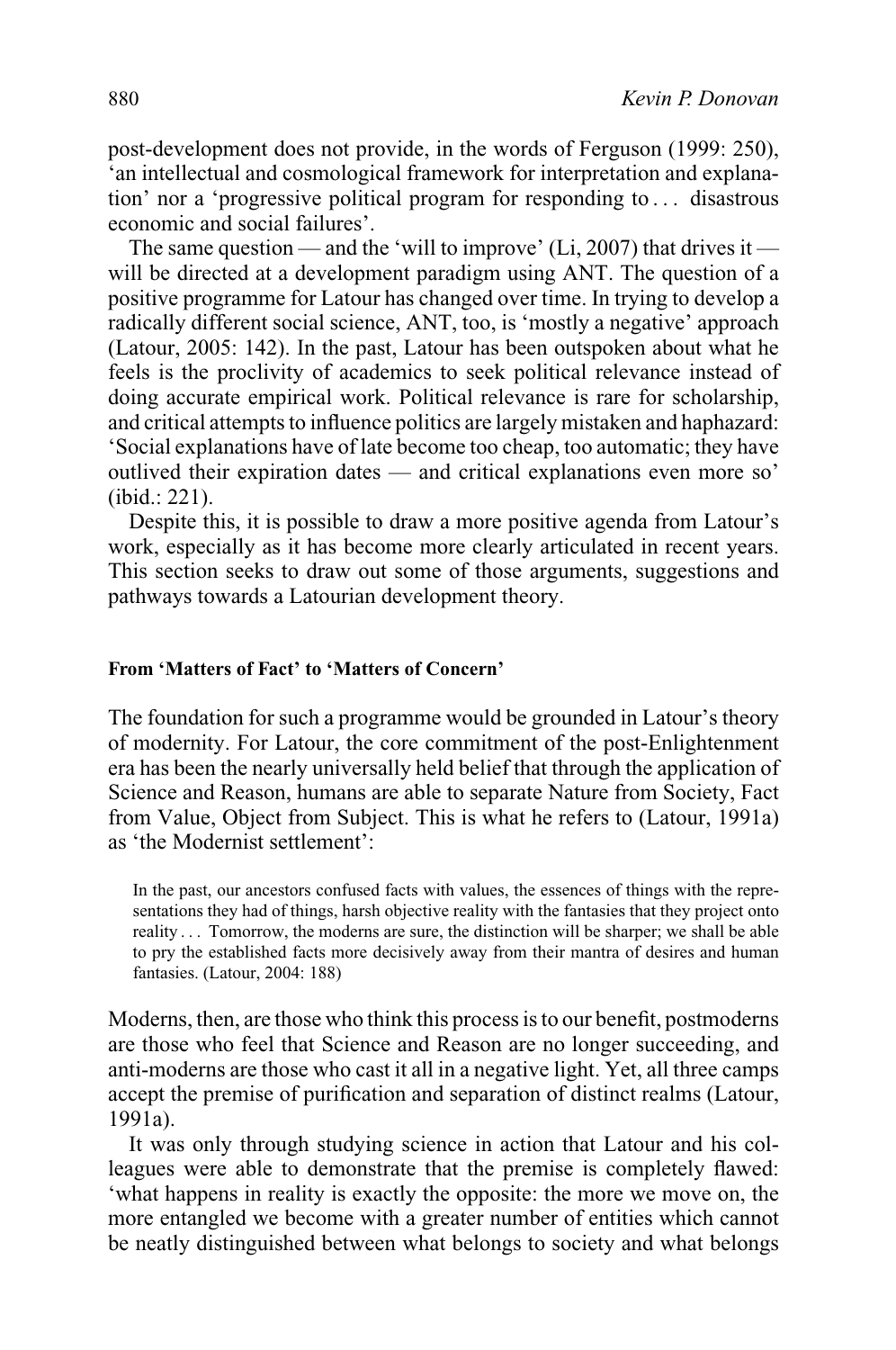to the "natural order" of "matters of fact"' (Latour, 2011c). Science is not a distinct realm from politics (cf. Bourdieu, 2004), technology is not unique from society (Bijker et al., 1987), and any glance at a newspaper article on a climate change negotiation or genetically modified crop protests confirms it (Latour, 1991a). Yet, most approaches assume there are 'matters of fact', objective and clearly delineated from society, culture and politics. A fact is a fact, no matter where it is in the world, insists the Modern; end of story, no debate possible. That this is empirically false led Latour (1991a) to explain that we have never been modern.

In contrast, Latour says the world is populated with 'matters of concern'. Where facts are risk-free and objective, matters of concern are not firmly substantiated, prone to unintended consequences, and deeply intertwined with particular situations (Latour, 2003b, 2004). The categorical shift that Latour advocates introduces ethical and political considerations to domains where they were previously excluded. It can be further extended through closely linked notions of 'care' (Puig de la Bellacasa, 2011), drawing attention to responsibility toward 'neglected things'.

In many ways, post-development works can be read as an effort to demonstrate that alleged matters of fact — poverty exists, development is good, progress is inevitable — are, in reality, matters of concern, meaning they are worthy of questioning, deliberation and purposeful alteration instead of passive acceptance. Both ANT and post-development emphasize that politics is not some sort of reserve, left over for when facts have been determined, but rather central and ongoing. But whereas Ferguson's (1994: 256) argument — that 'technical solutions to the sufferings of powerless and oppressed people . . . is the principle means through which the question of poverty is de-politicized in the world today' — offered a negative critique, Latour's points to a positive political programme: 'if science and techniques are politics pursued by other means, then the only way to pursue democracy is to get inside science and techniques' (1988b: 22). This strong claim emphasizes the importance of not allowing expertise to prematurely close public debate (Callon et al., 2011) and aligns with Ziai's (2004: 1057) version of post-development as a 'manifesto of radical democracy' that 'extends conflictuality to the area of development policy'.

An object-oriented development should not be confused with a justification for the technocentric approach to development that has been rightly, roundly and routinely criticized. Instead, it builds on the insights of ANT, especially that humans and non-humans exist in actor-networks, or chains of translation, through which action is possible. Our mediated existence demands a social theory, including a theory of social change and development, which is sensitive to the heterogeneous actor-networks in which our existence is possible.

Even the most vocal and powerful voices for enhancing sociological and anthropological methods in development have recognized the importance of hybridity, attentive to both humans and non-humans. Although Michael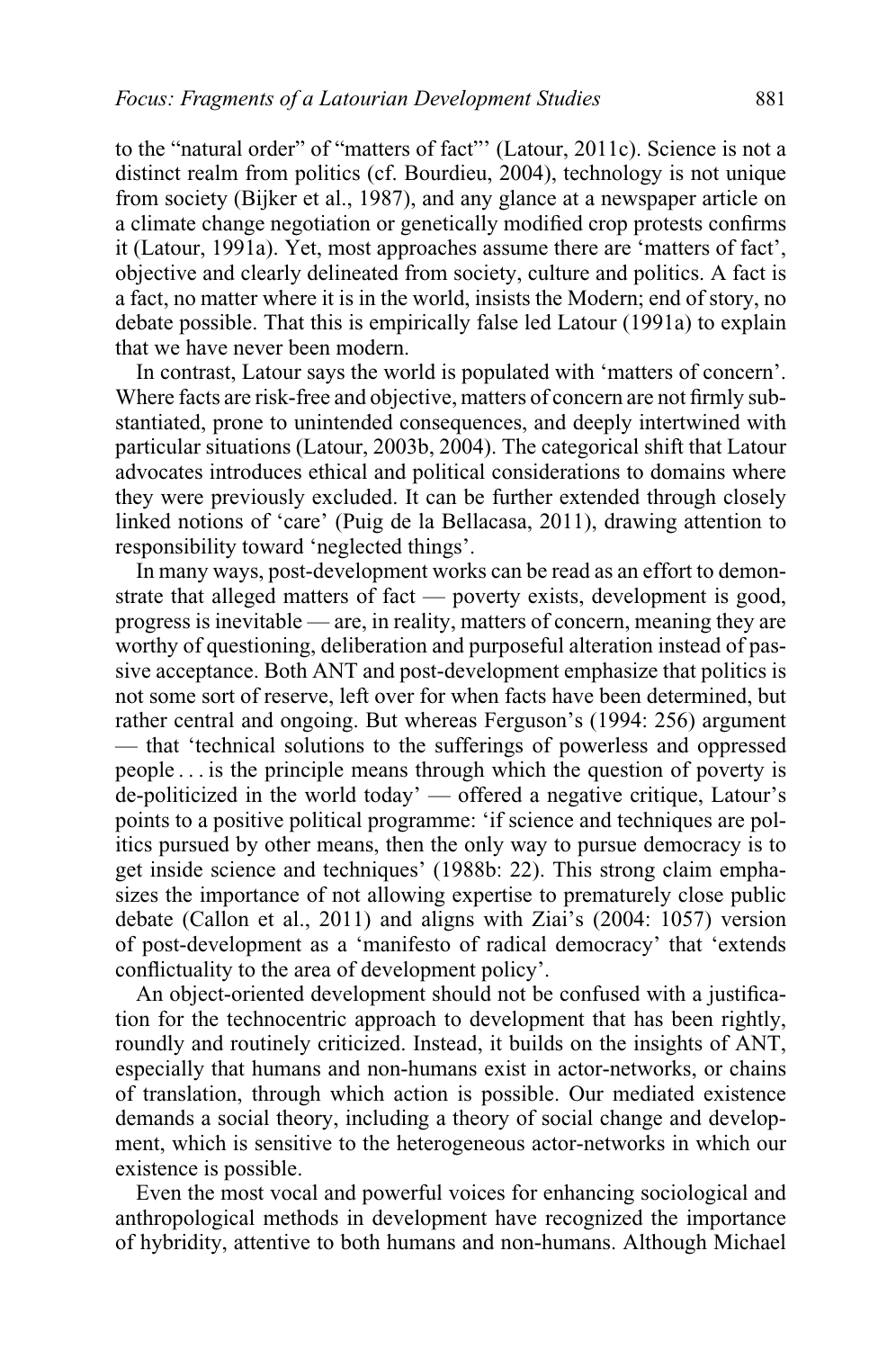Cernea's (1985) rallying cry of 'putting people first' seems on its face to be to the exclusion of science and technology, he was actually deeply aware of their importance (even if he did subscribe to the modernist premise of two distinct spheres). Undoubtedly, he was frustrated with 'a virtually exclusive emphasis on physical infrastructure' (ibid.: 2) in development and argued that 'people are — and should be — the starting point, the center, and the end goal of each development intervention' (ibid.: xiv), but it is tempting to read him more as a Hegelian antithesis to the dominant 'technocratic and econocratic biases in development work' (ibid.: xii), not their pure negation.

In fact, even within his work, synthesis is suggested. Cernea was committed to creating *techniques* for sociological development workers. He argued that sociologists should 'grasp the technical' criteria of a project, and that 'technical experts' must not 'remain ignorant of sociostructural and cultural dimensions' (ibid.: 35). In truth, Cernea wanted development workers and projects to be as hybrid as the world they seek to change. A Latourian approach to development would concur, noting that there is no neat split between 'social' and 'technical', and that there is certainly no zero-sum tug-of-war between them (or sociologists and economists, for that matter) Rather, 'the more nonhumans share existence with humans, the more humane a collective is' (Latour, 1999a), as long as we recognize and treat them as matters of concern. These assemblages of humans and technologies can create a more enabling and emancipatory world, akin to Corbridge's (1998: 144) point in his critique of post-development that 'science as method can be liberating where it is lit up by a healthy skepticism'.

#### **Progressive Composition of the Common World**

To meet the challenges posed by matters of concern, the typical approaches to politics (and development) are insufficient. Modernists delegate to science the task of sorting out facts (whether they are chemical or economic) and leave politics for negotiating the remaining values. For Latour, the appeal to 'facts' is both empirically mistaken and serves to short-circuit political due process. Instead, he has argued that 'nothing is beyond dispute' (2010: 478) and we must recognize the capacity (and responsibility) to actively negotiate and engage the world instead of surrendering to 'facts' that are liable to suddenly break down given their inherent uncertainty.

The overriding concern of his approach is to progressively 'compose the common world' (Latour, 2010). The term 'compose' is meant to emphasize agency while maintaining that the resulting composition is made of heterogeneous components.17 'Compose' is also appropriate in this context because a composition can readily *fail*, something that is not well captured in the

<sup>17.</sup> To avoid the Modernist separation of society and nature, Latour proposes 'collective' as an encompassing term.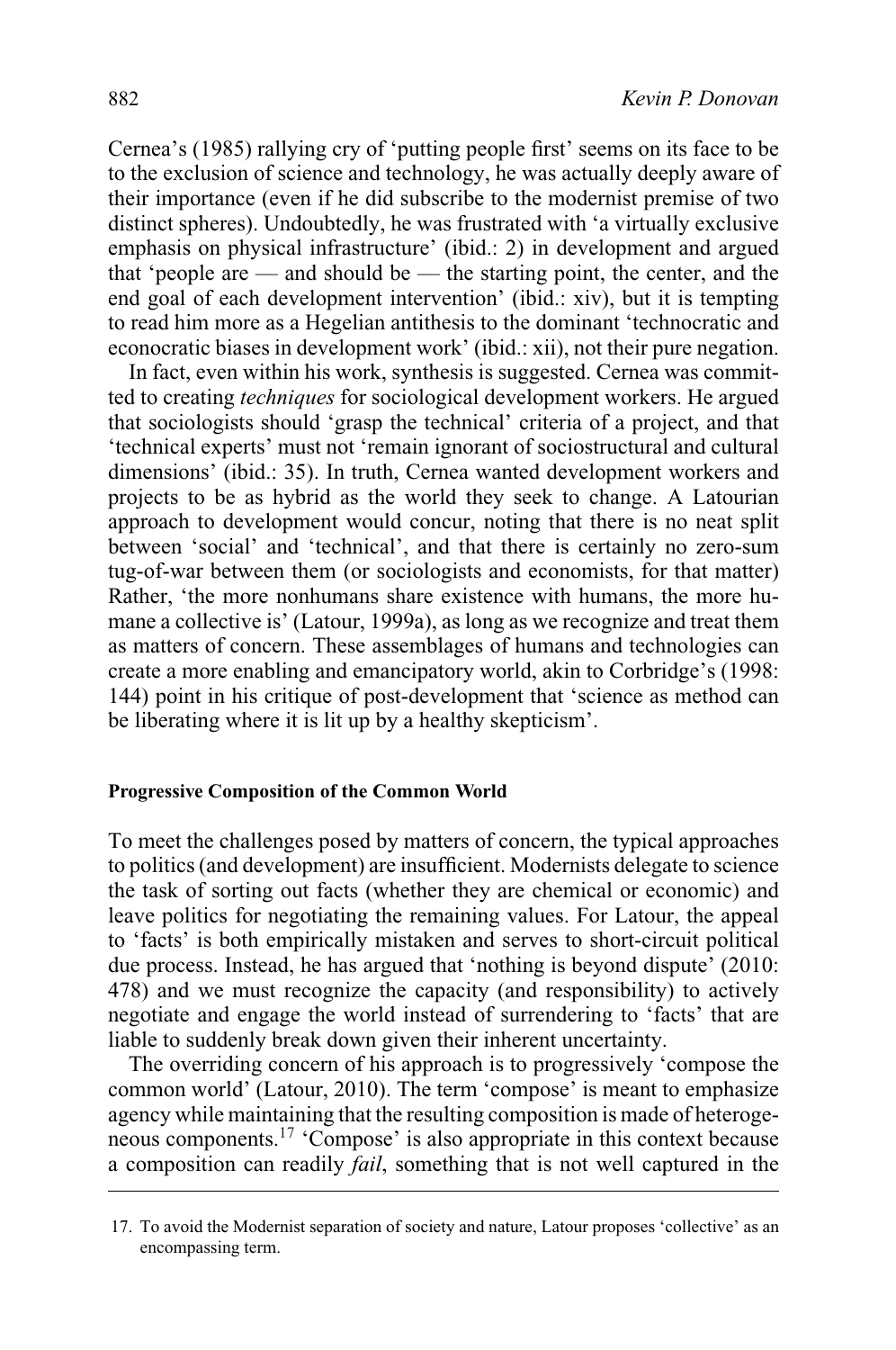teleological approaches to modernization and development (Ferguson, 1999). The goal is to compose a common world, because for Latour there exists a moral imperative to include entities currently outside the collective, such as an 'unemployed person, some teenager on a street in Djakarta, or perhaps . . . a black hole, forgotten by everyone, at the edge of the universe' (Latour, 2004: 158). Given the importance of science and technology to Latour's analysis, it should not be surprising that the role of scientists in stabilizing and including new entities, such as black holes or changing weather patterns, is central to his political theory. But his tenet of inclusion also extends to more traditional, human entities that are largely excluded from the chains of translations, the actor-networks, which would allow them to reach their goals. In his most recent book, Ferguson has similar concerns, emphasizing 'the continuing claims of Africans and others to full *membership* rights in a world society' (2006: 166, emphasis added). The well-meaning anthropological impulse to recognize multiple modernities (of which Africans are members) may actually obscure the desires of Africans to be included in 'conditions that they themselves regard as modern' (ibid.: 167).

For Latour, one of the main ways to undertake this task of inclusion is through economics, which he broadly defines to include 'accounting systems and modeling scenarios, mathematicians, marketing specialists, and statisticians'  $(2004: 136).<sup>18</sup>$  Economics is to be lauded for its ability to produce new compositions of heterogeneity through innovation, and the resulting shifts in interests and desires that allow things to be drawn together more closely. Underlying this ability of economics is the commensurability enabled through standardization and calculations. He argues that economics has '*amplified,* for at least the last two centuries, not only the *scale* at which humans and nonhumans are connecting with one another in larger and larger assemblies, but also the *intimacy* with which such connections are made' (Latour, 2007a: 5).

For critical development scholars, at the very least, this argument may seem woefully ignorant of the downsides of economic processes. Some may dismiss the premise altogether, pointing out that it is the very fact of *inclusion* in capitalist markets that makes people worse off (Frank and Gills, 1996; Wallerstein, 2004). To continue with the examples from the first half of this paper, Ferguson (1999: 242), following Neil Smith (1997), writes, 'Expulsion and abandonment (in Smith's terms), disconnection and abjection (in my own), occur within capitalism, not outside it'. Indeed, the criticism that ANT is biased towards Machiavellian or entrepreneurial victors, not their victims, is not new (Haraway, 1994; Mirowski and Nik-Khah, 2007; Star, 1991;Winner, 1993), but for a new range of ANT-inspired social studies of finance and economics, such carte blanche critique misses the plurality of

<sup>18.</sup> Although economics (in addition to science, politics and morality) is given special attention in Latour's work, there is no reason to believe additional modes of inclusion should be neglected in the composition of a common world.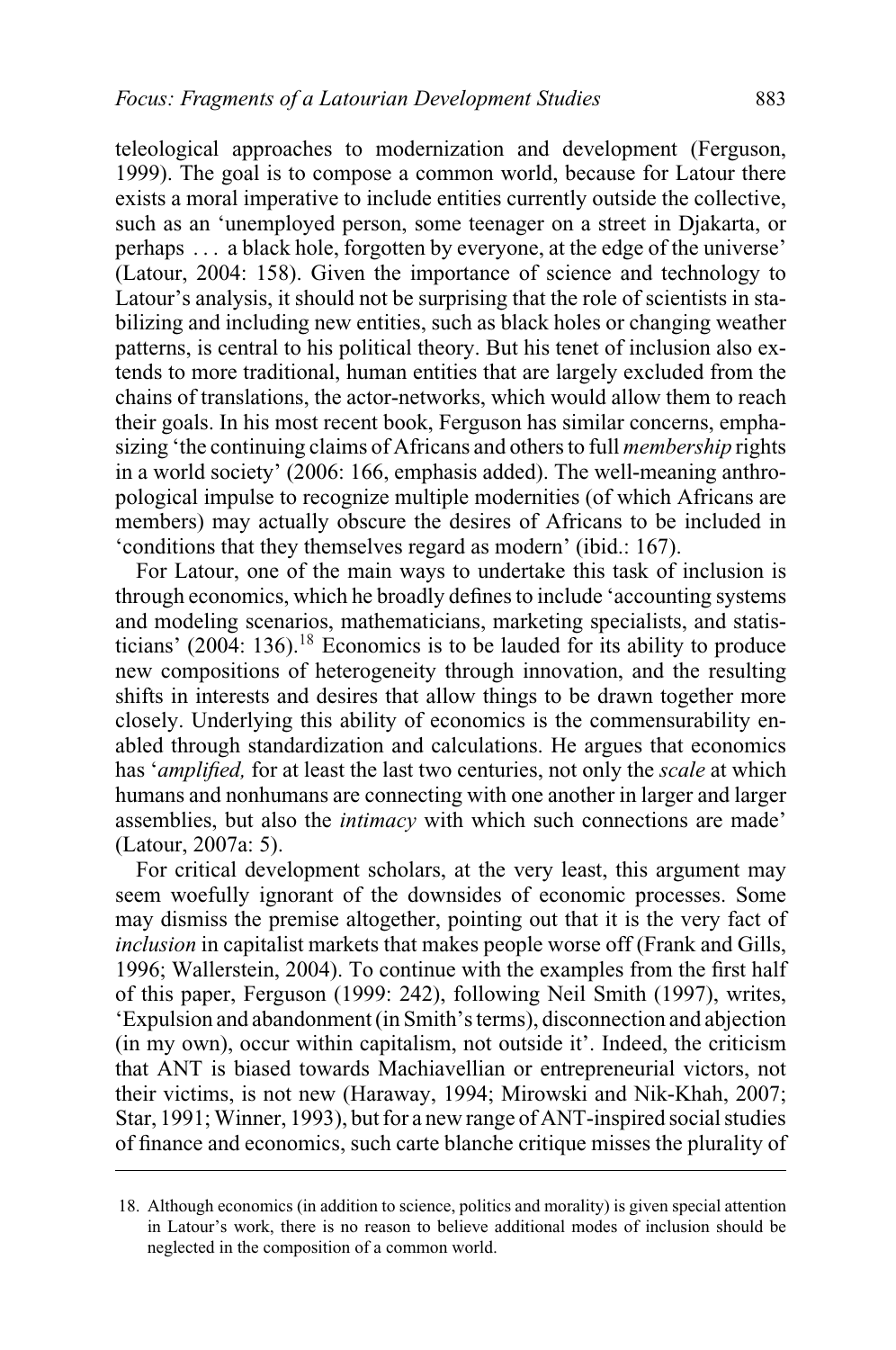economic practices. Following ANT co-creator Michel Callon, Latour (2004: 272) has suggested a denaturalized approach to economics that avoids 'the belief that the economy defines the basis of the world', and seeks to salvage the 'virtues of the discipline of economics (in particular the formatting of ties)' from its vices. Gibson-Graham (1996: 154) similarly emphasizes how essentialist and totalizing discourses about capitalism discourage 'the emergence of alternative visions and projections'.

For Gibson-Graham, the diversity of grassroots, community economic possibilities is heartening. Along these lines, Latour's willingness to entertain, even welcome, economic methods comes from his commitment to the uncertainty inherent in action that is mediated and translated. He opposes a view of interests as fixed and pre-ordained. People should be considered open to dialogic interactions through which they may adapt new habits and practices (Akrich et al., 2002).<sup>19</sup> The achievement of such composition relies on what Stengers (2005: 193) calls 'diplomacy', or negotiations between individuals 'constrained by diverging attachments' who nonetheless are able to reach new agreements, albeit always incomplete, local and contingent. This ability to compromise is central to compositionism (Latour, 2010), but may sit uncomfortably with post-development commitments and unease with capitalist production and exchange (see also Gibson-Graham, 1996: 126).

In practice, though, power differentials are of course stark. Latour includes two very important safeguards that aim to prevent insensitivity to this difference. The first of these is the qualification that compositionism applies only to 'topics that generate a public around them' (2007b: 814). That is, politics should be *issue-oriented*, responsive to publics that emerge because the consequences of an action overflow routines or institutions. As Noortje Marres (2007) says, 'No issue, no politics'. 'Development', especially when preaching inclusion, often risks a quasi-missionary zeal that seeks new frontiers, often leading to new forms of 'inclusive exclusion' (Mitchell, 2007: 254) or dispossession (Elyachar, 2005), a practice this qualification is aimed at avoiding. Again, this echoes Ferguson's writing about how to avoid flawed teleology through listening to African desires for material improvements and symbolic status (2006: 168, 192), instead of accepting enduring difference.

The mandate of responsiveness only to issues that emerge must also be complemented with an additional safeguard. To avoid demanding compliance with alien practices and norms, compositionism emphasizes that compromise is a requirement for all. The ability of the excluded to define issues

<sup>19.</sup> This argument follows closely from the discomfort with theories of 'false consciousness' mentioned above: 'We don't want to rush into saying that actors may not know what they are doing, but that we, the social scientists, know that there exists a social force "making them do" things unwittingly. Inventing a hidden social drive, an unconscious [is not appropriate with ANT]. Not because actors know what they are doing and social scientists don't, but because both have to remain puzzled by the identity of the participants in any course of action if they want to assemble them again' (Latour, 2005: 47).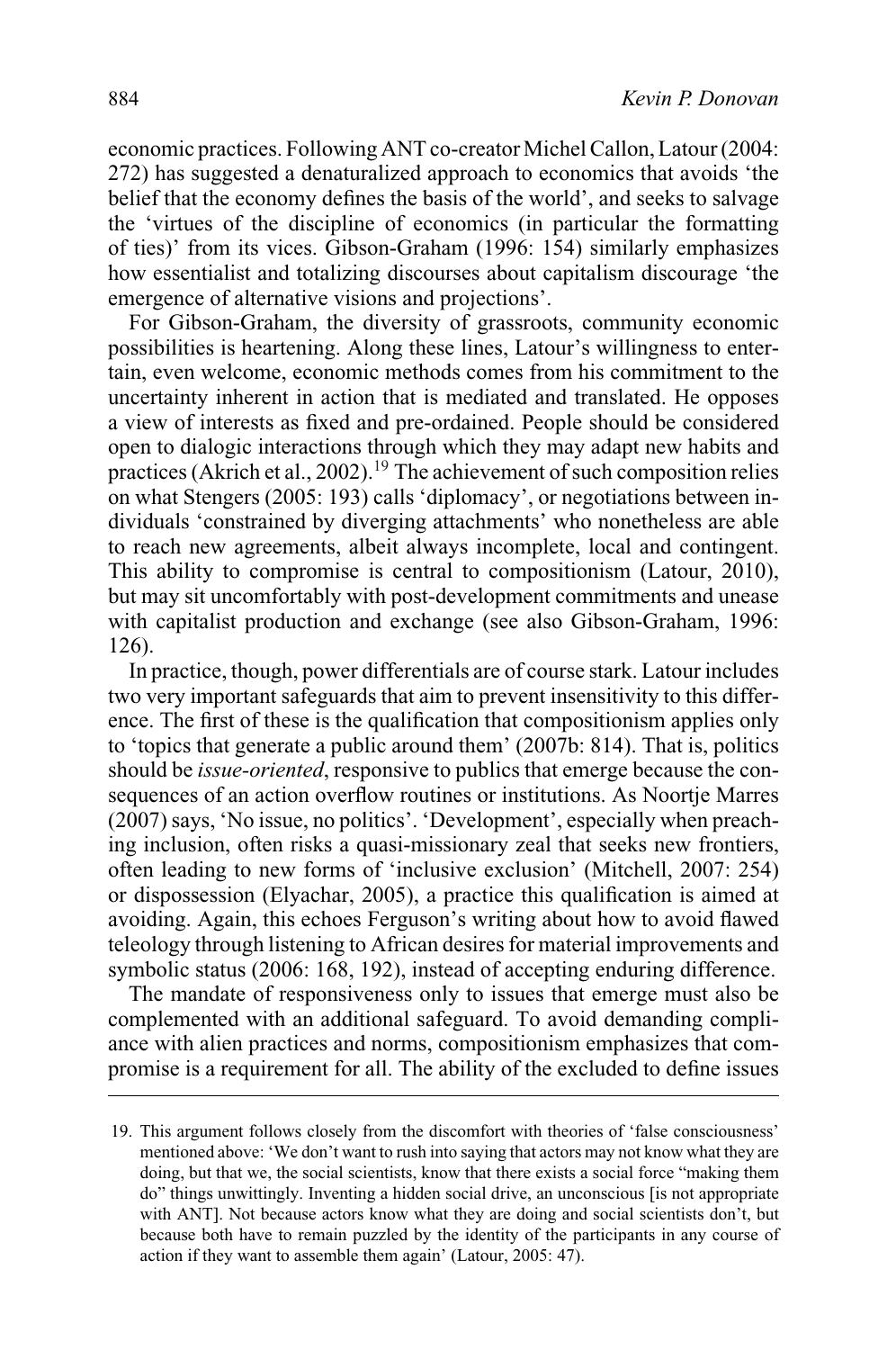on their own terms should be enhanced (Latour, 2004). Recall that everything is negotiable: if the collective obtains some form of closure, it is only temporary (Latour, 2004, 2010). In his study of Pasteur, Latour documents how the world had to readjust agriculture, food processing and sanitation to include microbiology (1988a); on a broader scale, the progressive inclusion of China into the world economy requires redesigning trade networks, cultural flows and governance (Dahlman, 2011).<sup>20</sup> Inclusion should not be taken to imply that there is a fixed collective into which outsiders must fit, nor should it ignore the role of politics in negotiating those momentary closures. In this way, a Latourian approach would echo Ziai's (2004) advocacy of radical democracy and Corbridge's (1998: 144) admonition that 'critical thinking and open political systems might be preconditions for the "pluriverses" [post-developmental scholars] wish to celebrate'.

#### **Development as Attachment**

Unlike more common social-scientific uses of the term network, as grounded in technical or topological origins, in ANT, an actor is *not* only networked in some conditions, such as when they are connected to information technologies (e.g. Castells, 1996). Rather, for Latour, 'to be self-contained that is to be an actor — and to be thoroughly dependent — that is to be a network — is to say twice the same thing'  $(2011a: 801)$ . This relational concept of being is fundamental because it shifts the unit of analysis from the singular entity to the networks that support and enable it. While everything is ontologically networked, some things exist within chains of translation that allow for better ability to meet goals through mobilizing people and resources. Development would, in this approach, become the task of shaping the chains of translation that allow people to better meet their goals.

It would also apply to the practice of development. Mosse has documented this through his ethnography of aid policy and practice, showing that development projects 'do not fail, [but] are failed by wider networks of support and validation' (2005: xii). What matters, then, is to go about 'establishing, promoting and defending significant interventions' (ibid.). Similarly, Ferguson's (1994) classic critique of development's unit of analysis as a neatly bounded nation state showed how it misunderstood the networks of migration and remittances that structured life in rural Lesotho.

The attention to actor-networks challenges both mainstream and critical approaches to development. Mainstream approaches to development are overwhelmingly methodologically individualistic, from neoclassical

<sup>20.</sup> In this regard, the efforts to identify 'Southern theory' (Connell, 2007; also, Comaroff and Comaroff, 2011), or even more fundamentally, different ontological orientations (Blaser, 2009a, 2009b; de la Cadena, 2010), can be considered evidence of how the existing collective will require renegotiation.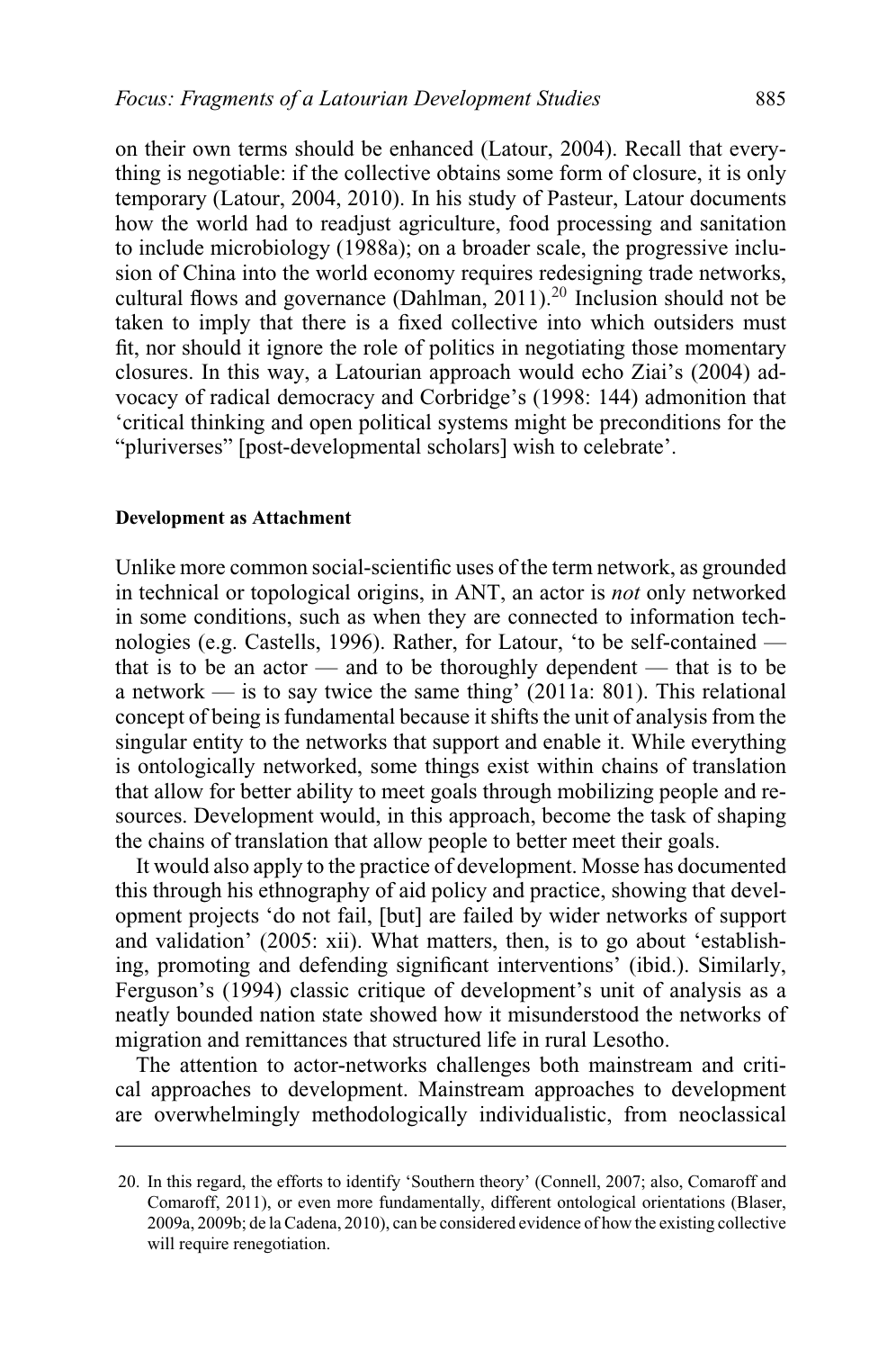economics to more philosophically-oriented theories like Sen's (1999) capabilities approach. The concept of actor-network — where the two terms are mutually constitutive — underlines the situated, material and relational aspects of being far more than is common in development.<sup>21</sup> It also challenges the common conception of emancipation that defines attachment and entanglement as opposed to freedom and autonomy (Latour, 1999b). Instead, 'the stories of both emancipation and of attachment are a single story', with more attachment leading to more emancipation, thus shifting the question from attachment versus freedom to good versus bad attachment (2009: 8).

This approach to attachment and autonomy also challenges the recidivist or anti-modern disposition of much critical development thinking. This propensity towards autarky arises from pessimism about the impact of 'outside' influence on 'undeveloped' regions. It has roots in Marxist scholarship on uneven development, but also finds sympathies in what might be called the 'anarchic' approach to post-development studies which is wary of the expansion of 'bureaucratic state power' (Ferguson, 1994; cf. Scott, 2010). A quite explicit example is Padel (2000: 289) who argues that 'remoteness tends to be the best insurance against poverty'.<sup>22</sup>

The post-development literature has struggled with how to balance this disposition with evidence that challenges it. For example, Escobar's (2009) sympathetic ethnography of Pacific Colombian activists resisting capitalist development argues that the thrust of modernity and development is at odds with indigenous, local forms of life. Modern epistemologies, techniques and hierarchical structures are portrayed as imperial and destructive. However, Escobar finds that successfully meeting their goals — such as 'food autonomy' (ibid.: 147) — required the activists to 'further entangle themselves in the worlds from which they seek liberation' (ibid.: 227). Activists recognized this, building global networks of support, with one saying 'we can, and should, work within the structures of the state' (ibid.: 202). In his earlier book, Escobar (1995: 219) noted a similar finding: 'Paradoxically, however, the groups with a higher degree of economic autonomy and "insertion" into the market have at times a better chance of successfully affirming their ways of life than those clinging to signs of identity, the social force of which has been greatly diminished by adverse economic conditions'.

Yet, the insight of an actor-network orientation shows that there is nothing paradoxical about it. Although romantics might pine for isolation, the reality is that poor people want to improve their lot (de Vries, 2007; Ferguson, 2006). Even when their desires are stated in terms of autonomy and maintaining their social, cultural or economic practices (as was the case with Escobar's activists), success requires mobilizing a wider and wider network. As Latour

<sup>21.</sup> Selinger (2009) offers a more philosophically-inclined approach to Latour and development, suggesting similar points.

<sup>22.</sup> Within anthropology, of course, this relationship with 'noble savages' has a storied genealogy (e.g. Sahlins, 1974).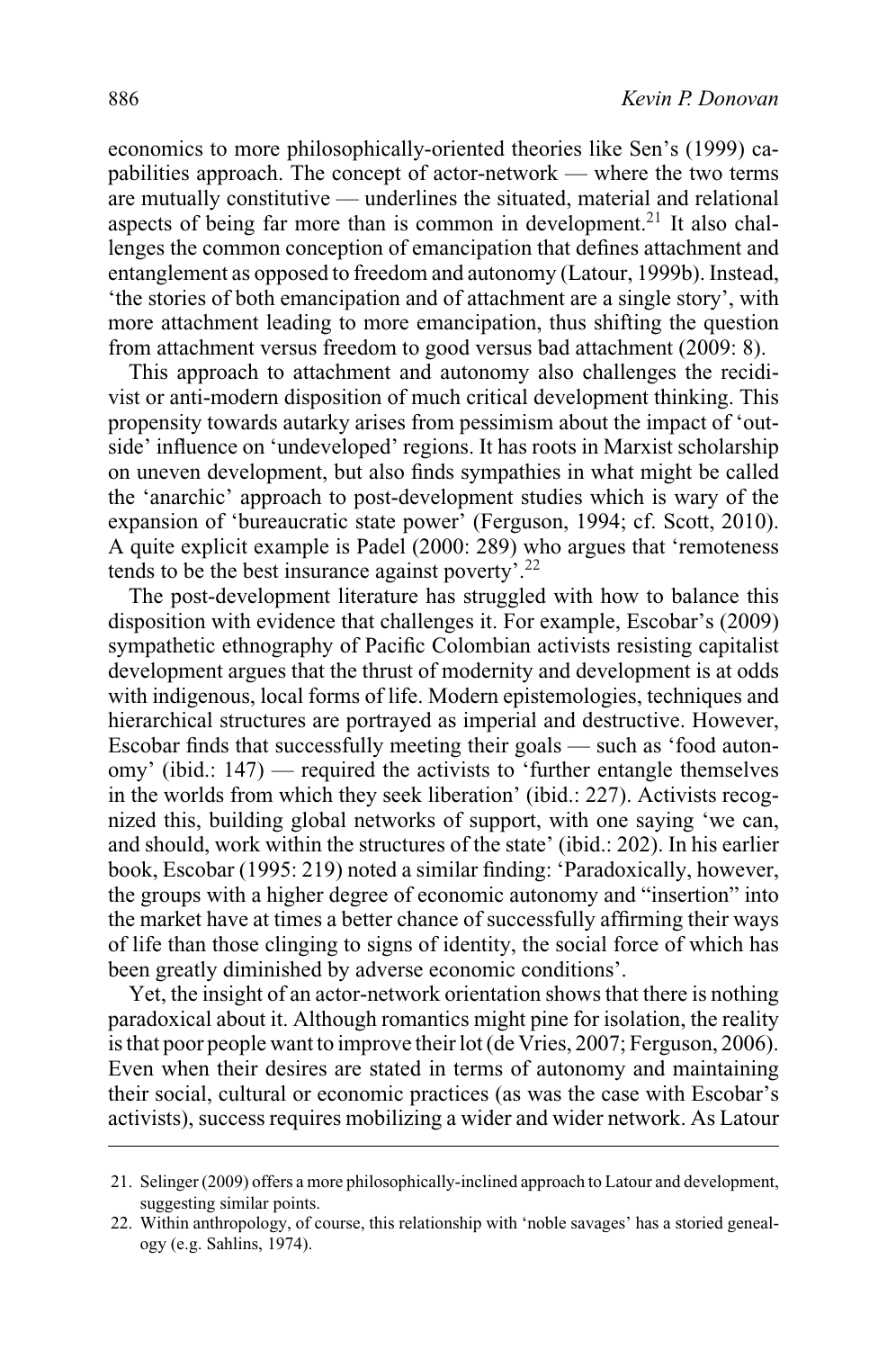found years ago studying lab scientists, the more autonomy was wanted 'inside' the lab, the more the scientists had to engage 'outside' donors, reviewers and experts (Latour, 1987; Latour and Woolgar, 1979). Autonomy does not come from isolation, but rather from wider and wider networks.<sup>23</sup> Freedom is not detachment, but rather its opposite. $24$ 

The Modernist mistake of conceiving of 'growth and development without attachment and entanglement' (Latour, 2011b: 76) has similarly afflicted mainstream development thought. The post-development search for 'alternatives to development' also presumes a pure state, unbridled by attachment and entanglement. This is related to the aforementioned commitment to the concept of mastery that should be discarded in favour of focusing on 'the multitude of little choices' that differentiate between good and bad attachment (Latour, 1999b: 24). That is, emancipation 'does not mean "freed from bonds" but well-attached' (Latour, 2005: 286).<sup>25</sup> While bad forms of attachment certainly abound — from slavery to patriarchy — a Latourian development studies would take a stance of distinguishing between types of attachment, not between attachment and autarky. For instance, the problem of contemporary debt peonage is not only the subservient relationship, but also the lack of attachments to alternative livelihood opportunities, support groups, legal protection, and the like.

This also has implications for the development concept of 'empowerment'. As Mosse (2005: 218) writes, 'people become "empowered" not in themselves, but through relationships with outsiders'. Ironically, insisting on local autonomy delegitimizes forms of dependence that can improve people's lives.26 Development as influenced by Latour would, therefore, be focused on enhancing the ability of poor and marginalized people to enrol humans and non-humans in networks that create the conditions for them to reach their goals.<sup>27</sup> The amount, density and length of network

- 26. Recent work by Ferguson (2011) suggests similar lines of inquiry, seeking a 'left art of government'.
- 27. Exploring the similarities and differences of this approach with the 'social capital' literature could be fruitful. In brief, the direction taken here differs in at least two ways: first, it is interested in materiality in a way that social capital does not emphasize. Second, empowerment and capital cannot be considered a reservoir on which someone can draw: 'Power is not something you may possess and hoard . . . When an actor simply *has* power nothing happens and s/he is powerless; when, on the other hand, an actor *exerts* power it is others who perform the action' (Latour, 1986: 265; also see Mitchell, 2002). Like power, social

<sup>23.</sup> Even the most extreme cases of autonomy confirm this: 'uncontacted tribes' in the Amazon region have not remained isolated by sheer local endeavour, but rather through a 'Sisyphean' effort made by the governments, scientists, media and more to maintain the isolation (Terborgh, 2012).

<sup>24.</sup> Escobar (2009) notes that 'there are high costs of time and energy' in the activists' wider engagements. This is true. Some have commented that, perhaps, a more appropriate term for network would be 'work-nets'.

<sup>25.</sup> Doing away with mastery also does away with individualistic theories of action: 'actors don't have a strategy; they get their battle plans, contradictory ones, from other actors' (Latour, 1996a: 162). On this issue, framed as 'compliance', see Ferguson (1999: 111, 128).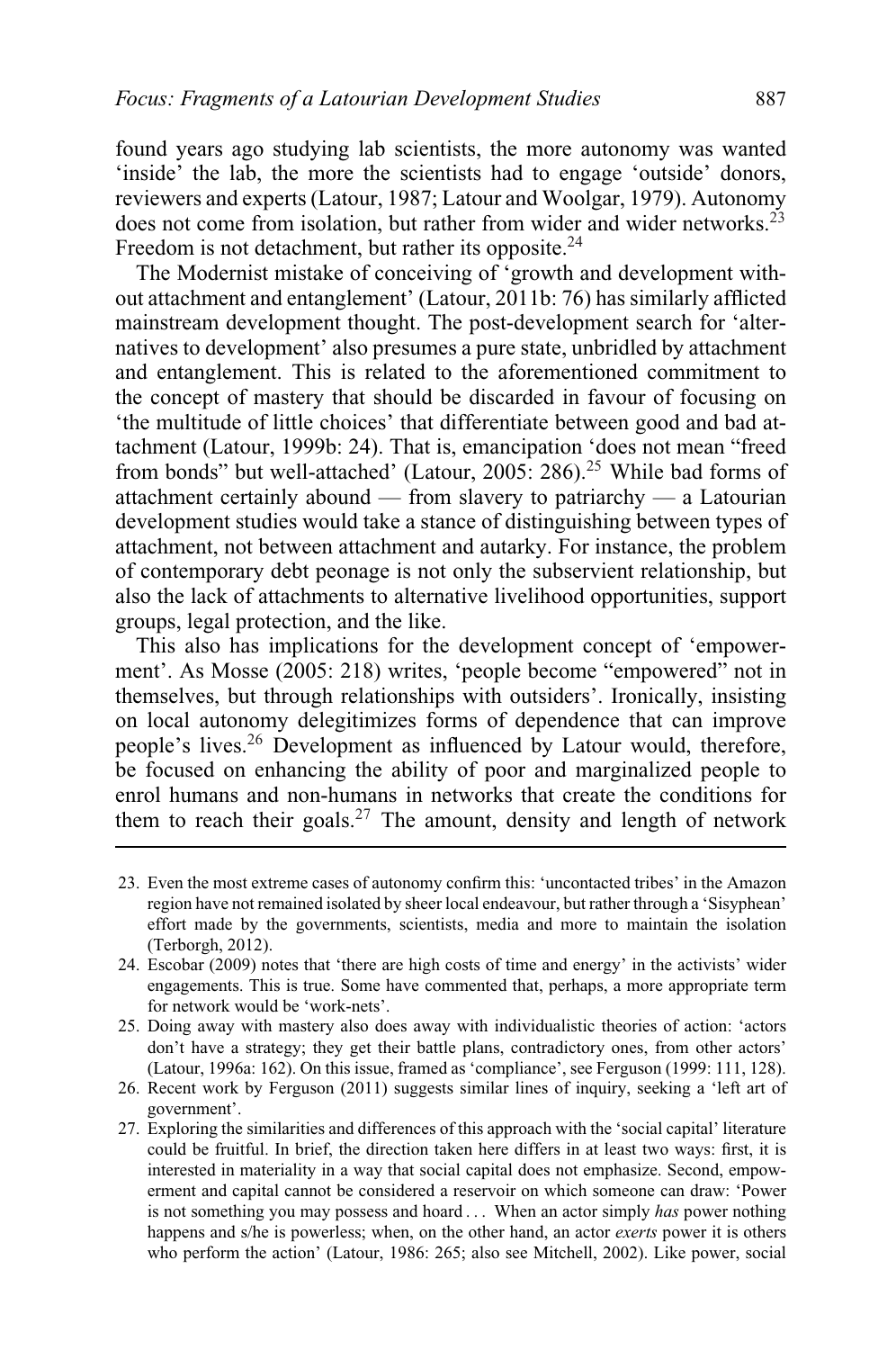attachments are not to be condemned, but rather there is a need to scrutinize such networks, seeking to substitute bad attachments with better ones.<sup>28</sup>

If the goal for 'development', then, is to be considered enabling people to become attached in more and better ways so they can mobilize networks to their goals, the approaches and methods by which this should be done remain unanswered. Because the world is populated with 'matters of concern' instead of unalterable facts, issues do not have predetermined solutions. In considering how to frame purposeful action in this paradigm, through his engagement with the German philosopher Peter Sloterdijk, Latour has offered a specific conceptualization of 'design' as a speculative contribution. His formulation is grounded in the design of craftsmen, attentive to detail, especially with regard to '*meaning* — be it symbolic, commercial or otherwise' (2009: 4). The meaning attached to issues is important because a project never starts from scratch: 'to design is always to redesign' (ibid.: 5) This approach imbues a certain humility and modesty into an effort, embodying precaution and at odds with the expertise-driven approaches to development that so often assume society can be remade *de novo* (cf. Scott, 1999). As such, it tends to echo Riles's (2011: 228) appeal for 'a more modest and participatory' approach that creates 'not a new architecture but a new way of thinking through existing techniques for governing'. Finally, the concept of design immediately brings to the fore ethical issues, questions of good versus bad design.

#### **CONCLUSION**

As is not so well known, for Mary Shelley, the real crime of the Creator, Doctor Frankenstein, is not to have invented a horrible monster. The true abomination, after he had given life to an unnamed being through some combination of *hubris* and high technology, is to have *abandoned the Creature to itself.* (Latour, 2007a: 10–11)

Latour employs the story of Frankenstein as a corrective for modernist approaches to technology and society. The issues that need to be negotiated to improve the lives of the world's neediest are not easily sifted into two camps, one called facts (economic, scientific, etc.) and another called values (cultural, social, etc.). They are 'imbroglios, mixing many more heterogeneous actors, at a greater and greater scale and at an ever tinier level of intimacy requiring even more detailed care' (Latour, 2007a: 6). Yet our approaches to 'development' — post and otherwise — too easily accept the modernist assumptions.

capital is a result, not a cause, of action. See Woolcock (1998) for a comprehensive approach to social capital, and Elyachar (2005) for a more critical analysis of its role in dispossession.

<sup>28.</sup> This concern with 'the life support systems, the *Umwelt* that makes it possible' for actors to exist (Latour, 2009: 8) may find parallels in some literature on poverty, such as on 'the precariat' (Standing, 2011).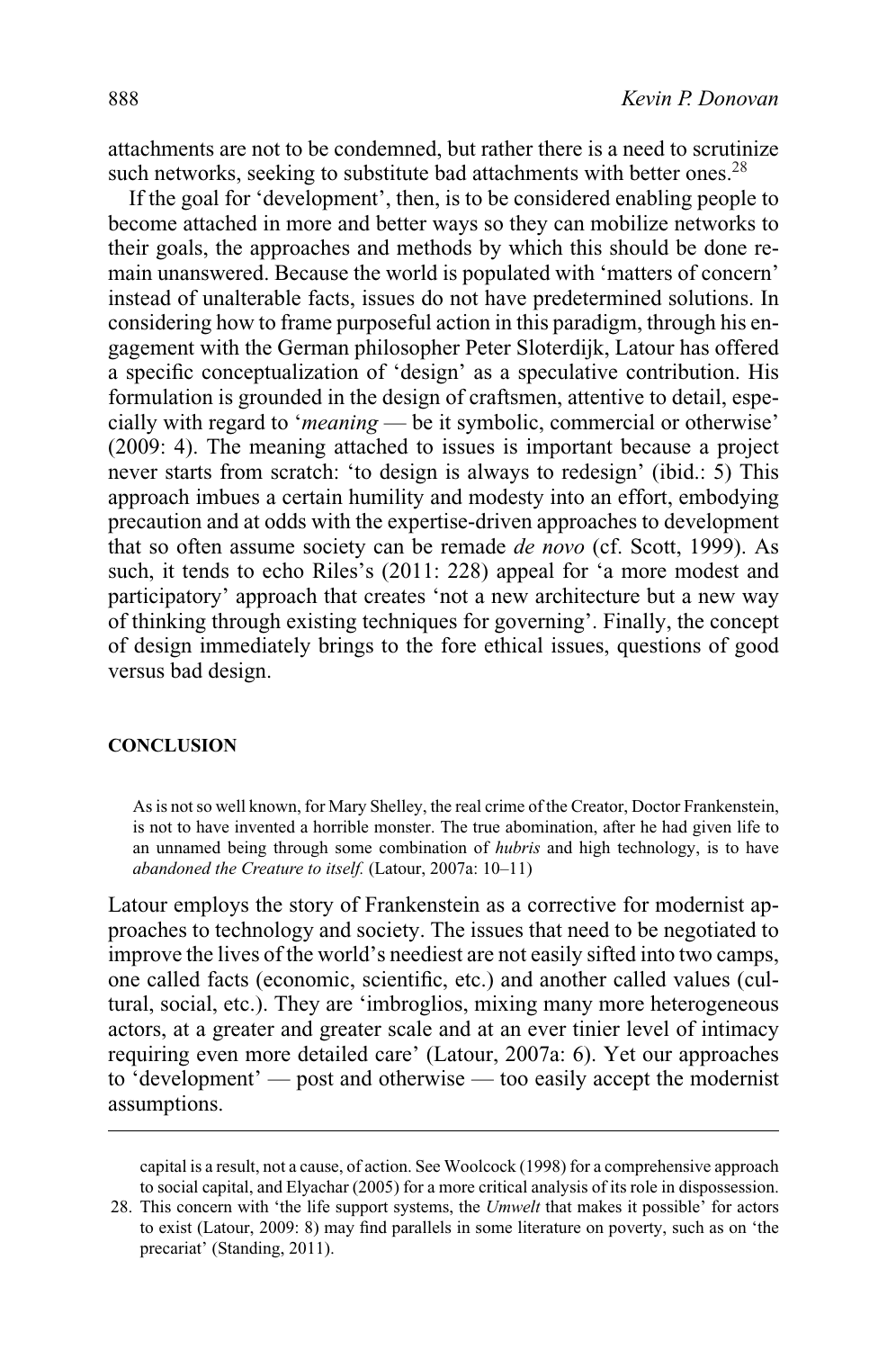This article has argued that despite the instances of productive critique and more nuanced approaches, post-development's tendency to essentialize and dichotomize weakens its analytical utility. The actor-network approach of Bruno Latour offers systematic ways to maintain much of the strengths of post-development while avoiding those weaknesses. The concept of translation as part of a constructivist analysis and a commitment to keeping the social flat allows a Latour-inspired development studies to avoid overgeneralizing about the influence of development interventions, and instead foregrounds the adaptations and alterations inherent in social change. This is complemented by the inclusion of non-human techniques and artefacts, many of which are essential to analysing the processes of social change.

In addition to providing a corrective to the critique of development, this article has argued that actor-network theory provides suggestions for a positive agenda of action, even if it remains, admittedly, fragmentary. Even those who recognize the productivity of critiquing 'development' as a utopian ideology are uncomfortable retreating to inaction and nihilism. Development, of course, is politics pursued by other means, and a Latour-inspired approach transforms this into a practice that focuses on matters of concern, the composition of a common world, and enhancing the ability of people to meet their needs through deploying networks of mobilization.

Frederick Cooper's (2005: 139) call for scholarly discussions of modernity and development to reflect nuance and historical grounding broadly resonates with the approach outlined here, especially his argument that, 'The interconnection — and commensurability — of different parts of the world is not only a historical fact but a resource, for good, for bad, and for much that lies in between'. Yet, as ANT-inspired scholars know, what 'lies in between' brings analytical and practical difficulties. As Marilyn Strathern (1996) has shown, the question of 'cutting the network' is concomitant with ANT analysis, including the intersection with development advocated above. In practice, actor-networks will be truncated, but analytically that may be difficult to identify, or perhaps even unsatisfying. All analysis is bounded, but foregrounding those partitions, those cuts in the actor-networks, is especially important for development studies, which, as Cooper (2005) writes, must be especially considerate in its negotiations of particularity and universalism.29 No doubt a Latourian development studies will have other shortcomings and challenges — for example, can it ethically address the very real coercion and violence undertaken in the name of development? — but it certainly need not be the only approach.

Surveying development studies after post-development, Escobar (2006: 449) noted a 'lively climate for more eclectic and pragmatic approaches',

<sup>29.</sup> Ferguson (1985: 669) provides a thoughtful example of one such negotiation in his discussion of the Bovine Mystique: 'We must look not for bounded "spheres" defined by historicist assumptions but for local densities of interconnexion [*sic*], minor clusters that are neither autonomous nor bounded, but which have, nonetheless, a certain coherence'.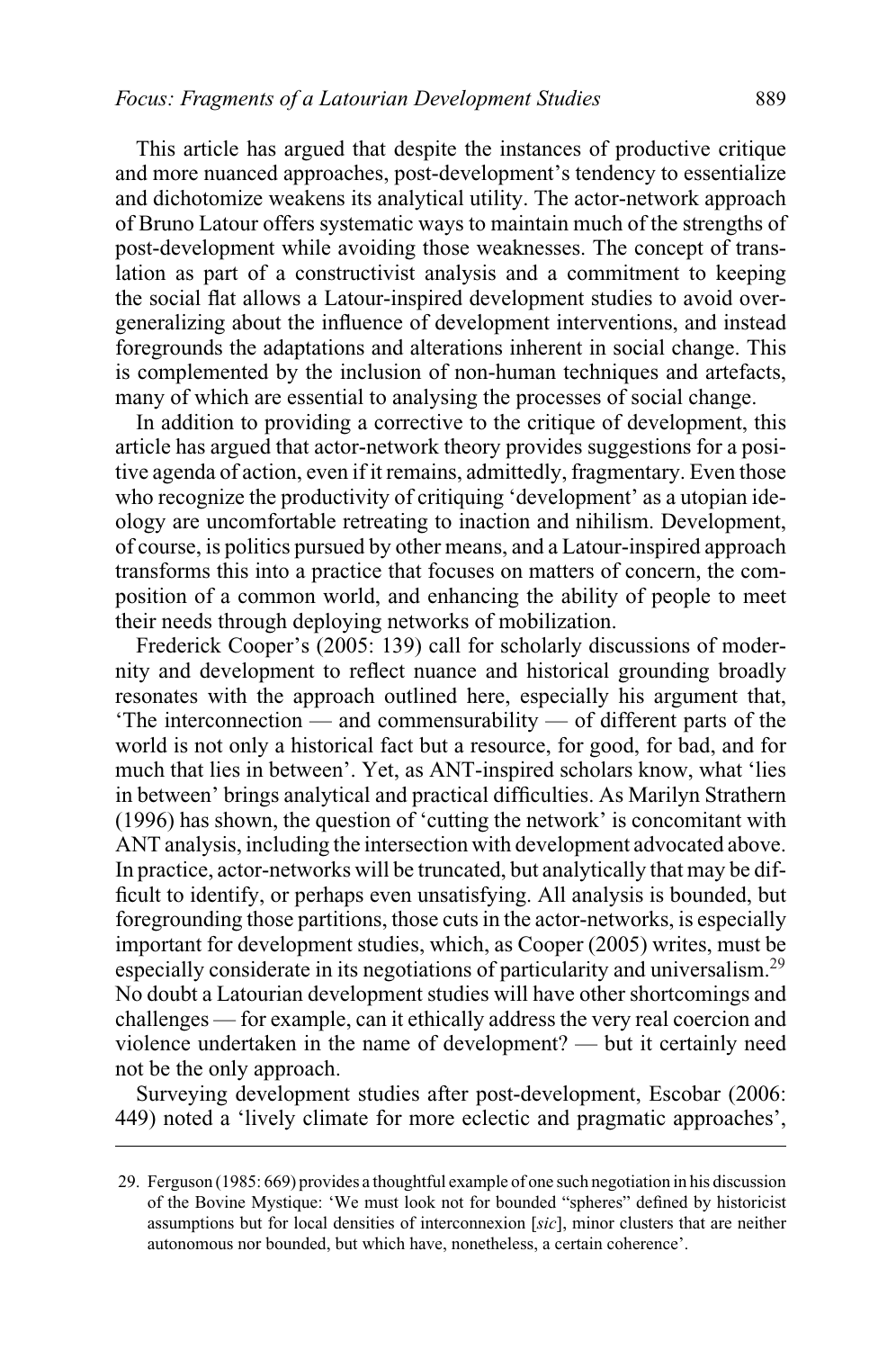some of which bear similarities to a Latourian approach (e.g. Arce and Long, 2000; Gardner and Lewis, 1996), though none use ANT systematically. Through its analysis of key post-development texts, this article suggests that doing so would prove fruitful. However, it must be done reflexively, especially given the aforementioned critiques of ANT, as well as the possibility of reaching similar ends without some of the complexity of ANT (Vandenberghe, 2002). In the end, though, this analysis suggests that not only does ANT provide better means of analysis and vocabulary for the study of development, it also provides insight into how to meet the pressing challenges to which the development industry attends.

## **REFERENCES**

- Ahorro, J. (2008) 'The Waves of Post-Development Theory and a Consideration of the Philippines'. University of Alberta. www.cpsa-acsp.ca/papers-2008/Ahorro.pdf
- Akrich, M., M. Callon and B. Latour (2002) 'The Key to Success in Innovation, Part I: The Art of Interessement', *International Journal of Innovation Management* (6)2: 187–206.
- Alvares, C. (1992a) 'Science', in W. Sachs (ed.) *The Development Dictionary: A Guide to Knowledge as Power*, pp. 219–32. London: Zed Books.
- Alvares, C. (1992b) *Science, Development and Violence: The Revolt against Modernity*. Oxford: Oxford University Press.
- Arce, A. and N. Long (eds) (2000) *Anthropology, Development and Modernities*. London: Routledge.
- Bijker, W., T. Hughes and T. Pinch (1987) *The Social Construction of Technological Systems: New Directions in the Sociology and History of Technology*. Cambridge, MA: MIT Press.
- Blaser, M. (2009a) 'Political Ontology: Cultural Studies without "Cultures"?', *Cultural Studies* 23(5–6): 873–96.
- Blaser, M. (2009b) 'The Threat of the Yrmo: The Political Ontology of a Sustainable Hunting Program', *American Anthropologist* 111(1): 10–20.
- Blok, A. and T.E. Jensen (2011) *Bruno Latour: Hybrid Thoughts in a Hybrid World*. London: Routledge.
- Bourdieu, P. (1977) *Outline of a Theory of Practice*. Cambridge: Cambridge University Press.
- Bourdieu, P. (2004) *The Science of Science and Reflexivity*. Chicago: University of Chicago Press.
- de la Cadena, M. (2010) 'Indigenous Cosmopolitics in the Andes: Conceptual Reflections beyond "Politics"', *Cultural Anthropology* 25(2): 334–70.
- Callon, M. (1986) 'Some Elements of a Sociology of Translation: Domestication of the Scallops and the Fishermen of St Brieuc Bay', in J. Law (ed.) *Power, Action and Belief: A New Sociology of Knowledge*, pp. 196–233. London: Routledge & Kegan Paul.
- Callon, M. (1998) *The Laws of the Markets*. London: Blackwell Publishers.
- Callon, M. and B. Latour (1981) 'Unscrewing the Big Leviathan; or How Actors Macrostructure Reality, and How Sociologists Help Them to Do So', in K. Knorr and A. Cicourel (eds) *Advances in Social Theory and Methodology: Toward an Integration of Micro- and Macro-Sociologies*, pp. 277–303. New York: Routledge & Kegan Paul.
- Callon, M., P. Lascoumes and Y. Barthe (2011) *Acting in an Uncertain World: An Essay on Technical Democracy*. Cambridge, MA: MIT Press.
- Callon, M., Y. Millo and F. Muniesa (2007) *Market Devices*. Oxford: Blackwell Publishers.
- Castells, M. (1996) *The Rise of the Network Society*. New York: John Wiley & Sons.
- Cernea, M. (ed.) (1985) *Putting People First: Sociological Variables in Rural Development*. Washington, DC: World Bank and Oxford University Press.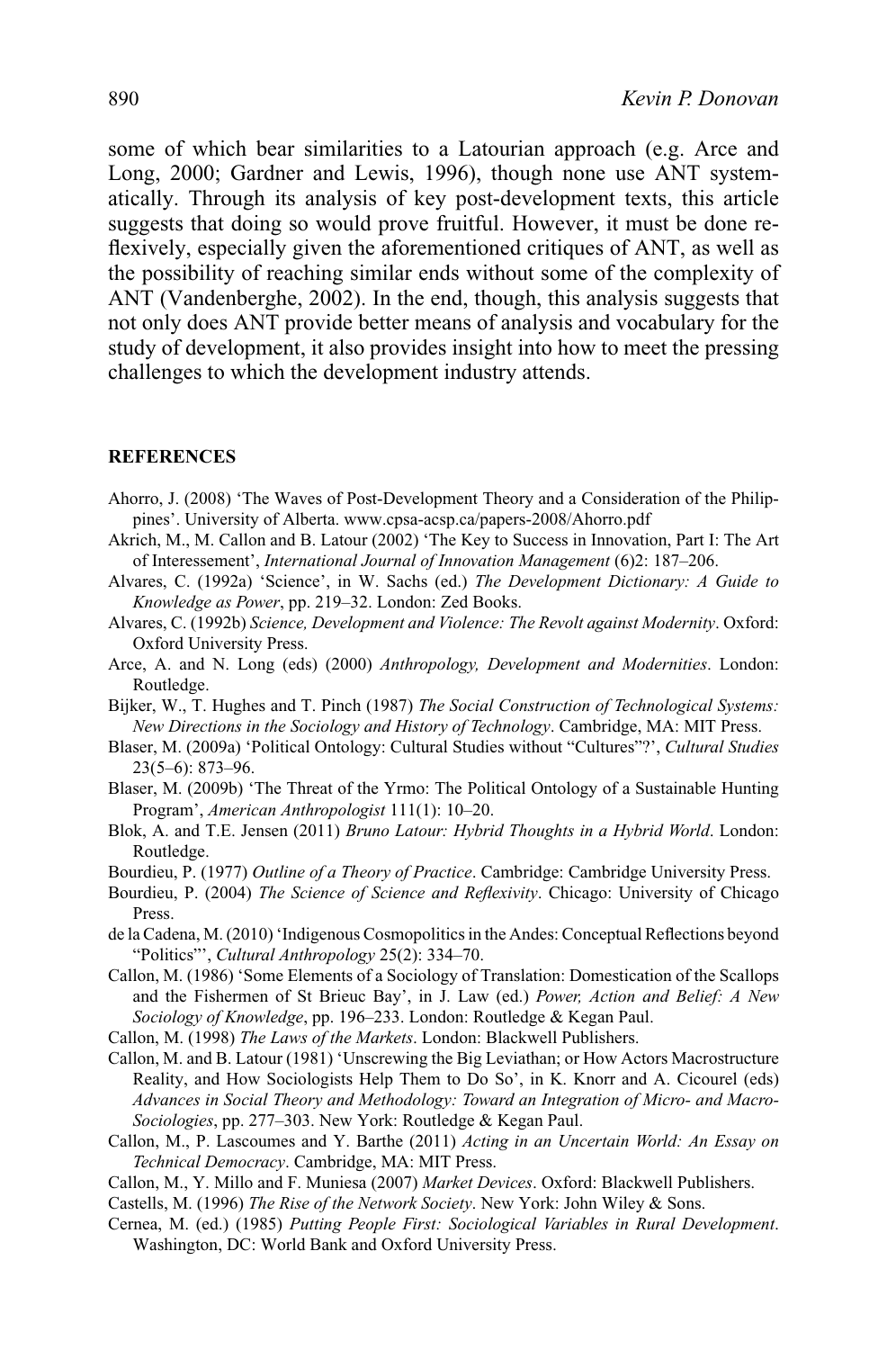- de Certeau, M. (1984) *The Practice of Everyday Life*. Berkeley, CA: University of California Press.
- Comaroff, J. and J. Comaroff (1991) *Of Revelation and Revolution V.1: Christianity, Colonialism and Consciousness in South Africa*. Chicago, IL: University of Chicago Press.
- Comaroff, J. and J. Comaroff (2011) *Theory from the South: Or, How Euro-America is Evolving toward Africa*. New York: Paradigm Publishers.
- Connell, R. (2007) *Southern Theory: Social Science and the Global Dynamics of Knowledge*. London: Polity.
- Cooper, F. (2005) *Colonialism in Question: Theory, Knowledge, History*. Berkeley, CA: University of California Press.
- Corbridge, S. (1998) '"Beneath the Pavement Only Soil": The Poverty of Post-development', *The Journal of Development Studies* 34(6): 138–48.
- Dahlman, C. (2011) *The World Under Pressure: How China and India Are Influencing the Global Economy and Environment*. Palo Alto, CA: Stanford University Press.
- Deleuze, G. (1988) *Foucault*. Minneapolis, MN: University of Minnesota Press.
- Elder-Vass, D. (2008) 'Searching for Realism, Structure and Agency in Actor Network Theory', *The British Journal of Sociology* 59(3): 455–73.
- Ellul, J. (1967) *The Technological Society*. New York: Vintage Books.
- Elyachar, J. (2005) *Markets of Dispossession: NGOs, Economic Development, and the State in Cairo*. Durham, NC: Duke University Press.
- Escobar, A. (1995) *Encountering Development: The Making and Unmaking of Development*. Princeton, NJ: Princeton University Press.
- Escobar, A. (2000) 'Beyond the Search for a Paradigm? Post-development and Beyond', *Development* 43(4): 11–14.
- Escobar, A. (2006) 'Post-Development', in D.A. Clark (ed.) *The Elgar Companion to Development Studies*, pp. 447–51. Northampton, MA: Edward Elgar Publishing.
- Escobar, A. (2009) *Territories of Difference: Place, Movements, Life, Redes*. Durham, NC: Duke University Press.
- Esteva, G. and M.S. Prakash (1998) *Grassroots Post-Modernism: Remaking the Soil of Cultures*. London: Zed Books.
- Ferguson, J. (1985) 'The Bovine Mystique: Power, Property and Livestock in Rural Lesotho', *Man, New Series* 20(4): 647–74.
- Ferguson, J. (1994) *The Anti-Politics Machine: 'Development', Depoliticization and Bureaucratic Power in Lesotho*. Minneapolis, MN: University of Minnesota Press.
- Ferguson, J. (1999) *Expectations of Modernity: Myths and Meanings of Urban Life on the Zambian Copperbelt*. Oakland, CA: University of California Press.
- Ferguson, J. (2006) *Global Shadows: Africa in the Neoliberal World Order*. Durham, NC: Duke University Press.
- Ferguson, J. (2011) 'Toward a Left Art of Government: From "Foucauldian Critique" to Foucauldian Politics', *History of Human Sciences* 24(4): 61–68.
- Foucault, M. (1979) *Discipline and Punish: The Birth of the Prison*. New York: Vintage.
- Foucault, M. (1980) *The History of Sexuality. Volume One: An Introduction*. New York: Vintage.
- Frank, A.G. and B.K. Gills (eds) (1996) *The World System: Five Hundred or Five Thousand Years*. London: Routledge.
- Garcia Canclini, N. (1990) *Culturas h´ıbridas. Estrategias para entrar y salir de la modernidad [Hybrid Cultures: Strategies for Entering and Exiting Modernity]*. Mexico City: Debolsillo.
- Gardner, K. and D. Lewis (1996) *Anthropology, Development and the Post-Modern Critique*. London: Pluto Press.
- Garfinkel, H. (1967) *Studies in Ethnomethodology*. New York: John Wiley & Sons.
- Gibson-Graham, J.K. (1996) *The End of Capitalism (As We Knew It)*. Minneapolis, MN: University of Minnesota Press.
- Gupta, A. and J. Ferguson (1997) *Culture, Power, Place: Explorations in Critical Anthropology*. Durham, NC: Duke University Press.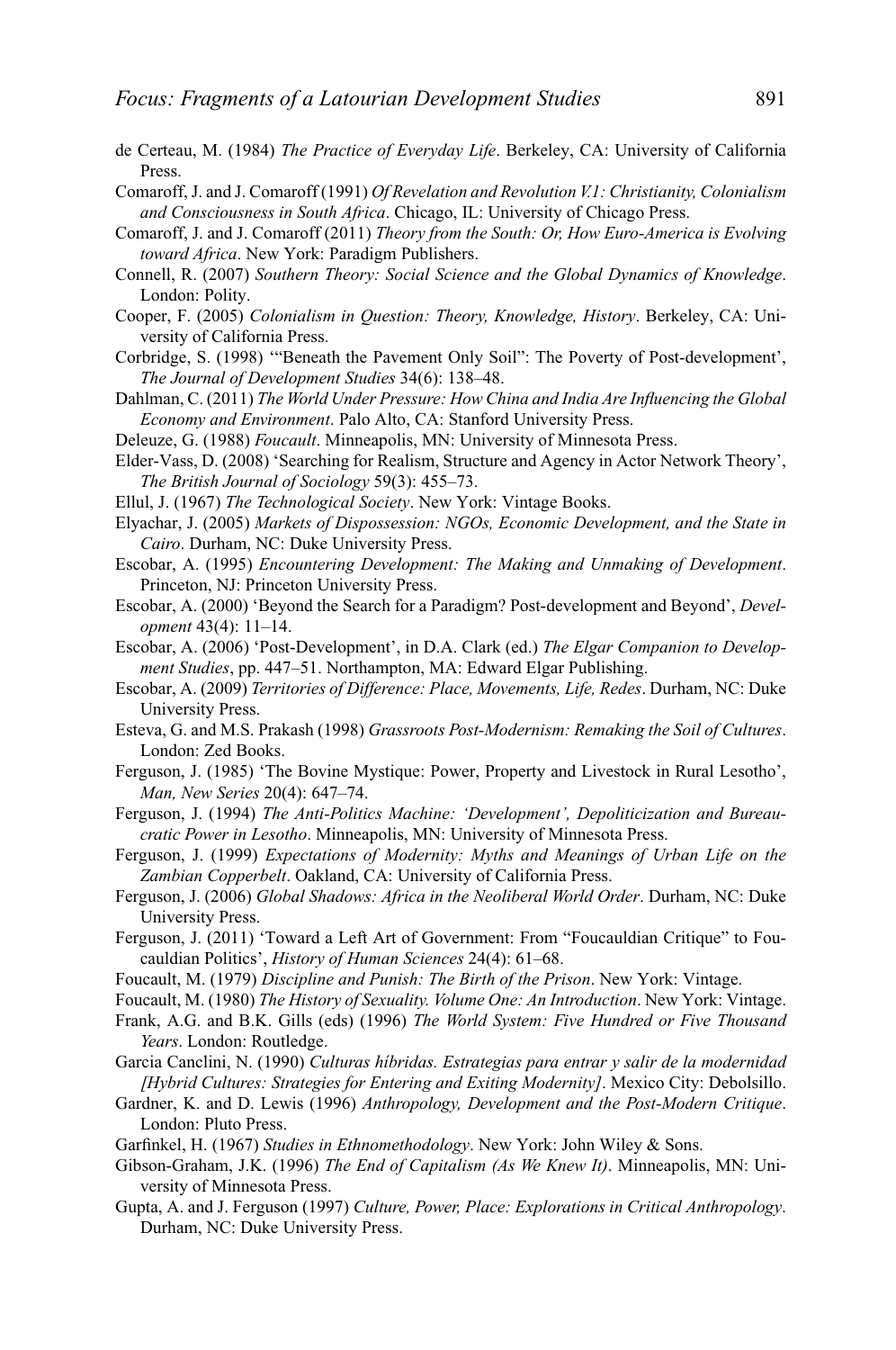- Hale, C.R. (2009) 'Review of *Encountering Development: Place, Movements, Life, 'Redes'*, by A. Escobar', *Journal of Latin American Studies* 41(4): 826–29.
- Haraway, D. (1994) 'A Game of Cat's Cradle: Science Studies, Feminist Theory, Cultural Studies', *Configurations: A Journal of Literature and Science* 2(1): 59–71.
- Harman, G. (2009) *The Prince of Networks: Bruno Latour and Metaphysics*. Melbourne: Re.Press.
- Heidegger, M. (1977) *The Question Concerning Technology, and Other Essays*. New York: Garland Publishers.
- Hetherington, K. (2011) *Guerrilla Auditors: The Politics of Transparency in Neoliberal Paraguay*. Durham, NC: Duke University Press.
- Hull, M. (2012) *Government of Paper: The Materiality of Bureaucracy in Urban Pakistan*. Oakland, CA: University of California Press.
- Latour, B. (1986) 'The Powers of Association', in J. Law (ed.) *Power, Action and Belief: A New Sociology of Knowledge?*, pp. 264–80. New York: Routledge & Kegan Paul.
- Latour, B. (1987) *Science in Action: How to Follow Scientists and Engineers through Society*. Cambridge, MA: Harvard University Press.
- Latour, B. (1988a) *The Pasteurization of France*. Cambridge, MA: Harvard University Press.
- Latour, B. (1988b) 'The Prince for Machines as Well as for Machinations', in B. Elliot (ed.) *Technology and Social Change*, pp. 20–43. Edinburgh: Edinburgh University Press.
- Latour, B. (1991a) *We Have Never Been Modern*. Cambridge, MA: Harvard University Press.
- Latour, B. (1991b) 'Technology is Society Made Durable', in J. Law (ed.) *A Sociology of Monsters: Essays on Power, Technology and Domination*, pp. 103–32. New York: Routledge.
- Latour, B. (1994) 'On Technical Mediation: Philosophy, Sociology, Genealogy', *Common Knowledge* 3(2): 29–64.
- Latour, B. (1996a) *Aramis, or the Love of Technology*. Cambridge, MA: Harvard University Press.
- Latour, B. (1996b) 'On Interobjectivity', *Mind, Culture & Activity* 3(4): 228–45.
- Latour, B. (1996c) 'On Actor-Network Theory: A Few Clarifications Plus More than a Few Complications', *Soziale Welt* 47: 369–81.
- Latour, B. (1999a) *Pandora's Hope: Essays on the Reality of Science Studies*. Cambridge, MA: Harvard University Press.
- Latour, B. (1999b) 'Factures/Fractures: From the Concept of Network to the Concept of Attachment', *RES: Anthropology & Aesthetics* 36: 21–31.
- Latour, B. (2003a) 'The Promises of Constructivism', in D. Ihde and E. Selinger (eds) *Chasing Technoscience: Matrix for Materiality*, pp. 27–46. Indianapolis, IN: Indiana University Press.
- Latour, B. (2003b) 'Why Has Critique Run Out of Steam? From Matters of Fact to Matters of Concern', *Critical Inquiry* 30(2): 225–48.
- Latour, B. (2004) *Politics of Nature: How to Bring the Sciences into Democracy*. Cambridge, MA: Harvard University Press.
- Latour, B. (2005) *Reassembling the Social: An Introduction to Actor-Network Theory*. Oxford: Oxford University Press.
- Latour, B. (2007a) 'It's the Development, Stupid! Or, How Can We Modernize Modernization?'. http://bruno-latour.fr
- Latour, B. (2007b) 'Turning Around Politics: A Note on Gerard de Vries' Paper', *Social Studies of Science* 37(5): 811–20.
- Latour, B. (2008) '"What's the Story?" Organizing as a Mode of Existence'. http://bruno-latour.fr
- Latour, B. (2009) 'A Cautious Prometheus? A Few Steps toward a Philosophy of Design (with Special Attention to Peter Sloterdijk)', in F. Hackne, J. Glynne and V. Minto (eds) *Proceedings of the 2008 Annual International Conference of the Design History Society*, pp. 2–10. Falmouth, UK: Universal Publishers.
- Latour, B. (2010) 'An Attempt at a "Compositionist Manifesto"', *New Literary History* 41: 471–90.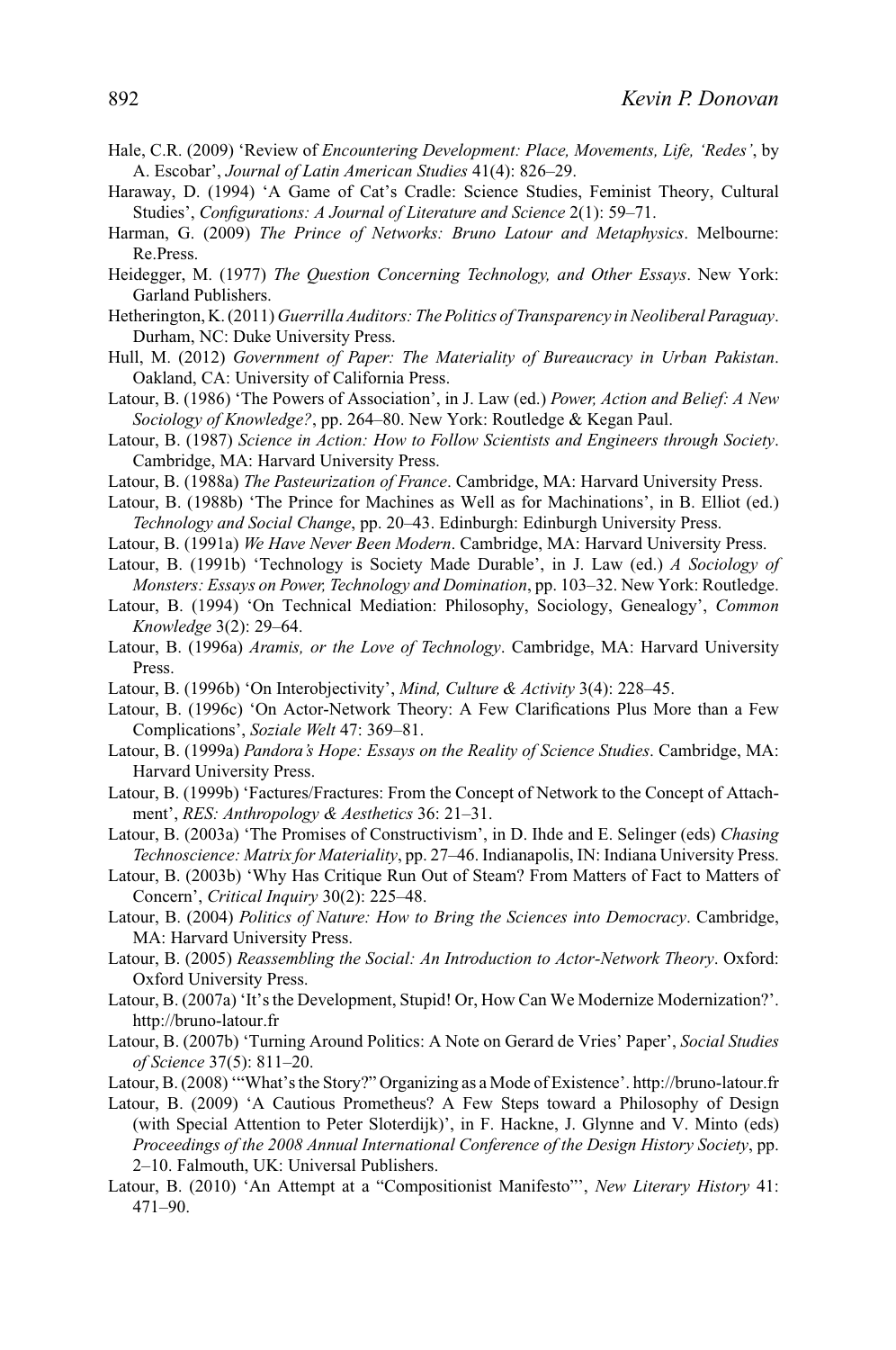- Latour, B. (2011a) 'Networks, Societies, Spheres: Reflections of an Actor–Network Theorist', *International Journal of Communications* 5: 773–87.
- Latour, B. (2011b) 'Politics of Nature: East and West Perspectives', *Ethics and Global Politics* 4(1): 71–80.
- Latour, B. (2011c) 'Summary of the AiME Project: An Inquiry into the Modes of Existence'. www.bruno-latour.fr/node/328
- Latour, B. (2013) *An Inquiry into Modes of Existence: An Anthropology of the Moderns*. Cambridge, MA: Harvard University Press.
- Latour, B. and S. Woolgar (1979) *Laboratory Life: The Social Construction of Scientific Facts*. Cambridge, MA: Harvard University Press.
- Law, J. (1986) 'On the Methods of Long Distance Control: Vessels, Navigation, and the Portuguese Route to India', in J. Law (ed.) *Power, Action and Belief: A New Sociology of Knowledge?*, pp. 234–63. New York: Routledge & Kegan Paul.
- Law, J. (2004) 'And if the Global Were Small and Non-Coherent? Method, Complexity and the Baroque', *Society and Space* 22(1): 13–26.
- Lewis, D. and D. Mosse (2006) *Development Brokers and Translators: The Ethnography of Aid and Agencies*. Sterling, VA: Kumarian Press.
- Li, T. (2007) *The Will to Improve: Governmentality, Development and the Practice of Politics*. Durham, NC: Duke University Press.
- Marres, N. (2007) 'The Issues Deserve More Credit: Pragmatist Contributions to the Study of Public Involvement in Controversy', *Social Studies of Science* 37(5): 759–80.
- Merton, R.K. (1968) *Social Theory and Social Structure*. New York: Free Press.
- Mirowski, P. and E. Nik-Khah (2007) 'Markets Made Flesh: Performativity, and a Problem in Science Studies, Augmented with a Consideration of the FCC Auctions', in D. MacKenzie, F. Muniesa and L. Siu (eds) *Do Economists Make Markets? On the Performativity of Economics*, pp. 190–224. Princeton, NJ: Princeton University Press.
- Mitchell, T. (2002) *Rule of Experts: Egypt, Techno-Politics, Modernity*. Oakland, CA: University of California Press.
- Mitchell, T. (2007) 'The Properties of Markets', in D. MacKenzie, F. Muniesa and L. Siu (eds) *Do Economists Make Markets? On the Performativity of Economics*, pp. 244–75. Princeton, NJ: Princeton University Press.
- Mitchell, T. (2009) 'Carbon Democracy', *Economy & Society* 38(3): 399–432.
- Mosse, D. (2005) *Cultivating Development: An Ethnography of Aid Policy and Practice*. London: Pluto Press.
- Mumford, L. (1967) *The Myth of the Machine*. San Diego, CA: Harcourt.
- Nederveen Pieterse, J. (2000) 'After Post-Development', *Third World Quarterly* 21(2): 175–91.
- Padel, F. (2000) *The Sacrifice of Human Being: British Rule and the Konds of Orissa*. Delhi: Oxford University Press.
- Puig de la Bellacasa, M. (2011) 'Matters of Care in Technoscience: Assembling Neglected Things', *Social Studies of Science* 41(1): 85–106.
- Rahnema, M. and V. Bawtree (1997) *The Post-Development Reader*. London: Zed Books.
- Riles, A. (2011) *Collateral Knowledge: Legal Reasoning in the Global Financial Markets*. Chicago, IL: University of Chicago Press.
- Rottenburg, R. (2009) *Far-Fetched Facts: A Parable of Development Aid*. Cambridge, MA: MIT Press.
- Sachs, W. (ed.) (1992) *The Development Dictionary: A Guide to Knowledge as Power*. London: Zed Books.
- Sahlins, M. (1974) *Stone Age Economics*. Hawthorne, NY: Aldine de Gruyter.
- Schaffer, S. (1991) 'The Eighteenth Brumaire of Bruno Latour', *Studies in History & Philosophy of Science* 22(1): 174–92.
- Scott, J. (1999) *Seeing Like a State: How Certain Schemes to Improve the Human Condition Have Failed*. New Haven, CT: Yale University Press.